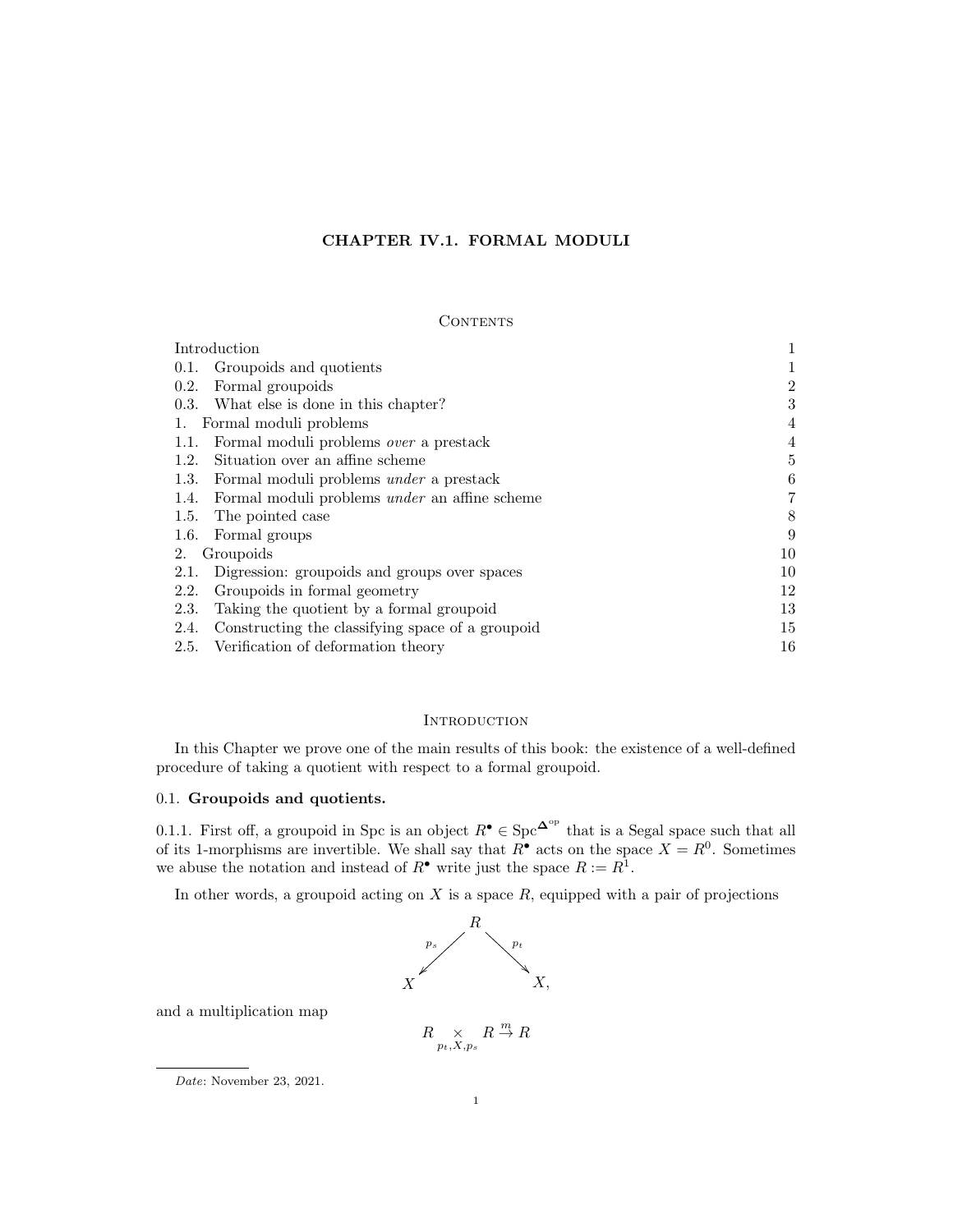over  $X \times X$ , satisfying a homotopy-coherent system of associativity conditions, and such that the map

$$
R \underset{p_t, X, p_s}{\times} R \overset{m, \text{id}}{\longrightarrow} R \underset{p_t, X, p_t}{\times} R
$$

is an isomorphism.

0.1.2. Given a map  $X \to Y$  in PreStk<sub>laft</sub>, the Čech nerve construction gives rise to a canonically defined groupoid  $R^{\bullet}$  acting on X with

$$
R = X \underset{Y}{\times} X.
$$

The above construction is a functor from the category of spaces under  $X$  to that of groupoids acting on X.

This functor admits a fully faithful left adjoint that sends  $R^{\bullet}$  to its geometric realization  $Y = |R^{\bullet}|$ . The image of this left adjoint is the full subcategory consisting of those  $X \to Y$  that induce a surjection on  $\pi_0$ .

0.1.3. The notion of groupoid makes sense in arbitrary  $\infty$ -category C with finite limits, see [Lu1, Sect. 6.1.2].

Namely, given an object  $X \in \mathcal{C}$ , a groupoid acting on X is a simplicial object  $R^{\bullet}$  of  $\mathcal{C}$  with  $R^0 = X$  such that for any  $X' \in \mathcal{C}$ , the object

$$
\mathrm{Maps}_{\mathcal{C}}(X', R^{\bullet}) \in \mathrm{Spc}^{\mathbf{\Delta}^{\mathrm{op}}}
$$

is a groupoid in spaces.

As in the case of  $C = \text{Spc}$ , given a map  $X \to Y$ , we canonically attach to it its Čech nerve, which is a groupoid acting on X.

However, the existence of the left adjoint can only be guaranteed if C has colimits. This left adjoint will be fully faithful if geometric realizations in C commute with fiber products.

0.1.4. Thus, we obtain a well-defined notion of groupoid object  $\mathbb{R}^{\bullet}$  in PreStk<sub>laft</sub> acting on a given  $\mathcal{X} \in \text{PreStk}_{\text{left}}$ .

Let  $\mathfrak{X} \to \mathfrak{Y}$  be a map in PreStk<sub>laft</sub>. Taking its Čech nerve, we obtain a groupoid  $\mathbb{R}^{\bullet}$ . The assignment

 $\mathbb{R}^{\bullet} \to |\mathbb{R}^{\bullet}|$ 

provides a fully faithful left adjoint.

#### 0.2. Formal groupoids.

0.2.1. We now modify our problem: instead of the category  $PreStk<sub>laff</sub>$ , we now consider the category PreStklaft-def. I.e., we impose the condition that our prestacks admit deformation theory. In addition, we will restrict to maps between prestacks that are nil-isomorphisms.

Groupoid objects in this context will be called *formal groupoids*; for a given  $\mathfrak X$  we denote the category of formal groupoids over  $\mathfrak X$  by FormGrpoid $(\mathfrak X)$ .

Starting from  $\mathcal{X} \in \text{PreStk}_{\text{left-def}}$  and an object  $\mathcal{R}^{\bullet} \in \text{FormG}{\text{rpoid}}(\mathcal{X})$ , it is *not true* that the prestack  $|\mathcal{R}^{\bullet}|$  admits deformation theory. So, the existence of a fully faithful left adjoint to the Cech nerve construction is not so obvious in this case.

However, the main result of this chapter, Theorem 2.3.2 says: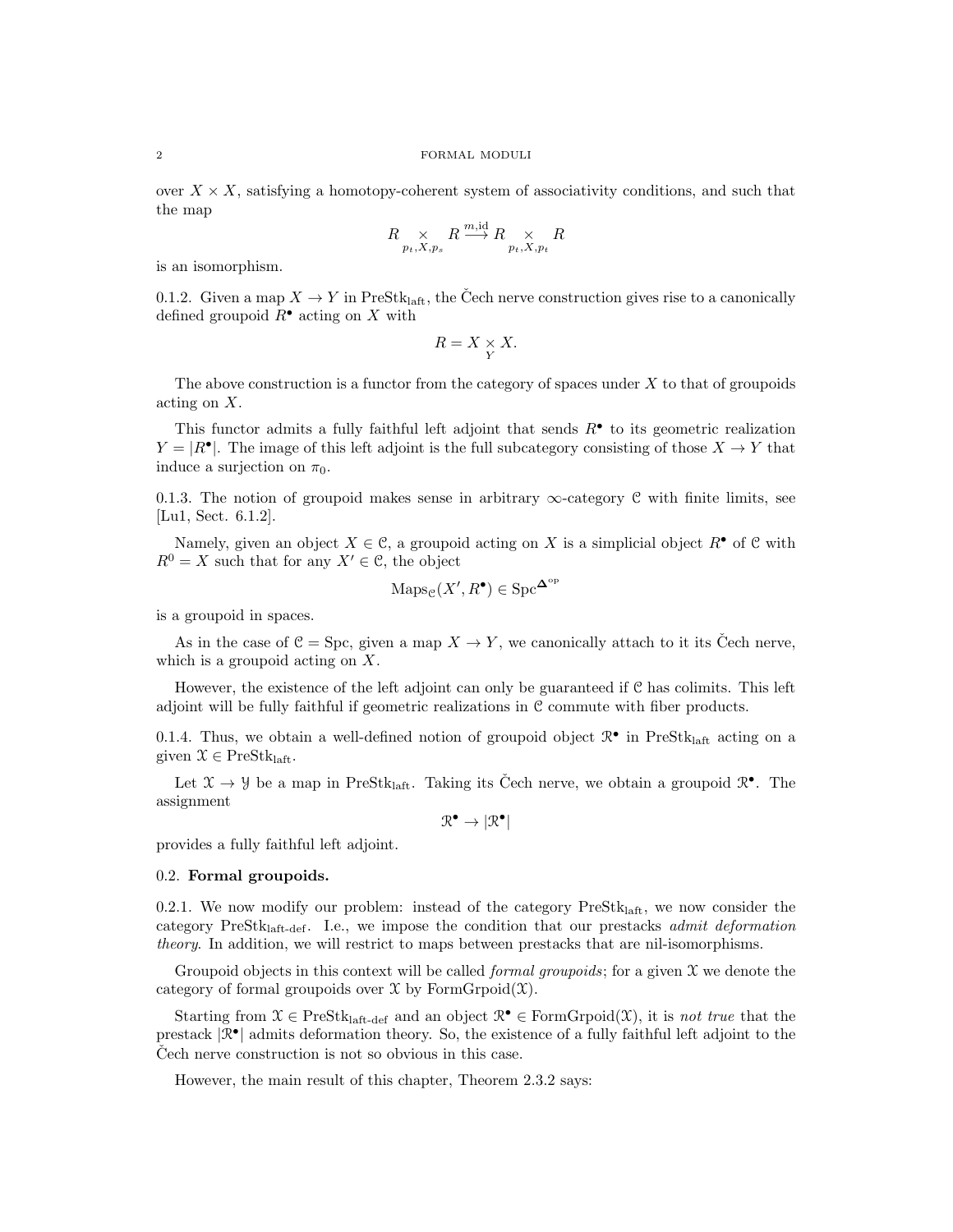**Theorem 0.2.2.** For  $\mathfrak{X} \in \text{PreStk}_{\text{laff-def}}$ , the Cech nerve construction is an equivalence between the category of  $\mathcal{Y} \in \text{PreStk}_{\text{laff-def}}$  equipped with a nil-isomorphism  $\mathcal{X} \to \mathcal{Y}$  and the category FormGrpoid $(\mathfrak{X})$ .

In other words, this theorem says that, given a formal groupoid  $\Re$  acting on  $\mathfrak{X}$ , there is a well-defined quotient

$$
B_{\mathfrak{X}}(\mathfrak{R}) \in (\text{PreStk}_{\text{laft}})_{\mathfrak{X}},
$$

such that  $B_{\mathfrak{X}}(\mathfrak{X})$  admits deformation theory and the map  $\mathfrak{X} \to B_{\mathfrak{X}}(\mathfrak{X})$  is a nil-isomorphism (it is then automatically inf-schematic).

0.2.3. As a particular case of Theorem 0.2.2 we obtain that the loop functor

$$
\mathcal{Y} \mapsto \mathcal{G} := \mathcal{X} \underset{\mathcal{Y}}{\times} \mathcal{X}
$$

defines an equivalence between the category of  $\mathcal{Y} \in \text{PreStk}_{\text{laff}}$ , equipped with a pair of infschematic nil-isomorphisms

$$
\mathfrak{X} \stackrel{i}{\to} \mathfrak{Y} \stackrel{s}{\to} \mathfrak{X}, \quad s \circ i = id
$$

and that of group-objects in the category prestacks G equipped with an inf-schematic nilisomorphism  $\mathcal{G} \to \mathcal{X}$ . We denote the latter category by  $\mathrm{Grp}(\mathrm{Form}_{\mathcal{X}})$ , and refer to its objects as formal groups over X.

Thus, to any  $\mathcal G$  as above, we can attach its classifying prestack  $B_\mathfrak{X}(\mathcal G)$ 

$$
\mathfrak{X} \stackrel{i}{\to} B_{\mathfrak{X}}(\mathfrak{G}) \stackrel{s}{\to} \mathfrak{X}
$$

where  $i$  and  $s$  are inf-schematic nil-isomorphisms.

0.3. What else is done in this chapter? Let X be an object of  $Sch_{\text{aff}}^{\text{aff}}$ . We introduce several notions of formal moduli problems associated with  $X$ , and we relate them to notions developed in [Lu6].

0.3.1. A formal moduli problem *over* X is an inf-scheme  $\mathcal Y$  equipped with a nil-isomorphism  $\mathcal{Y} \to X$ .

Recall that, by definition, an inf-scheme is a prestack locally almost of finite type. I.e., Y is encoded by a functor

$$
((<\infty Schftaff)/X)op \to Spc.
$$

In Proposition 1.2.2, we show that the data of  $\mathcal Y$  is completely determined by its values on a much smaller category: namely,

$$
(\mathbin{<}^{\infty}\text{Sch}^{\text{aff}}_{\text{ft}})_{\text{nil-isom to }X}\subset (\mathbin{<}^{\infty}\text{Sch}^{\text{aff}}_{\text{ft}})_{/X}
$$

that consists of those  $S \to X$  that are nil-isomorphisms.

Moreover, the condition that Y admit deformation theory can also be expressed via the resulting functor

$$
((\leq \infty \text{Sch}_{\text{ft}}^{\text{aff}})_{\text{nil-isom to } X})^{\text{op}} \to \text{Spc}.
$$

0.3.2. Note that when  $X = pt = \text{Spec}(k)$ , the category  $({}^{<\infty}\text{Sch}^{\text{aff}}_{\text{ft}})$ <sub>nil-isom to X</sub> is the one opposite to that of connective commutative DG algebras  $A$  over  $k$  that have finitely many cohomologies, and all of whose cohomologies are finite dimensional, with  $H^0(A)$  local.

So, a formal moduli problem over pt is the same as a functor on the category of such algebras, subject to some conditions that guarantee deformation theory.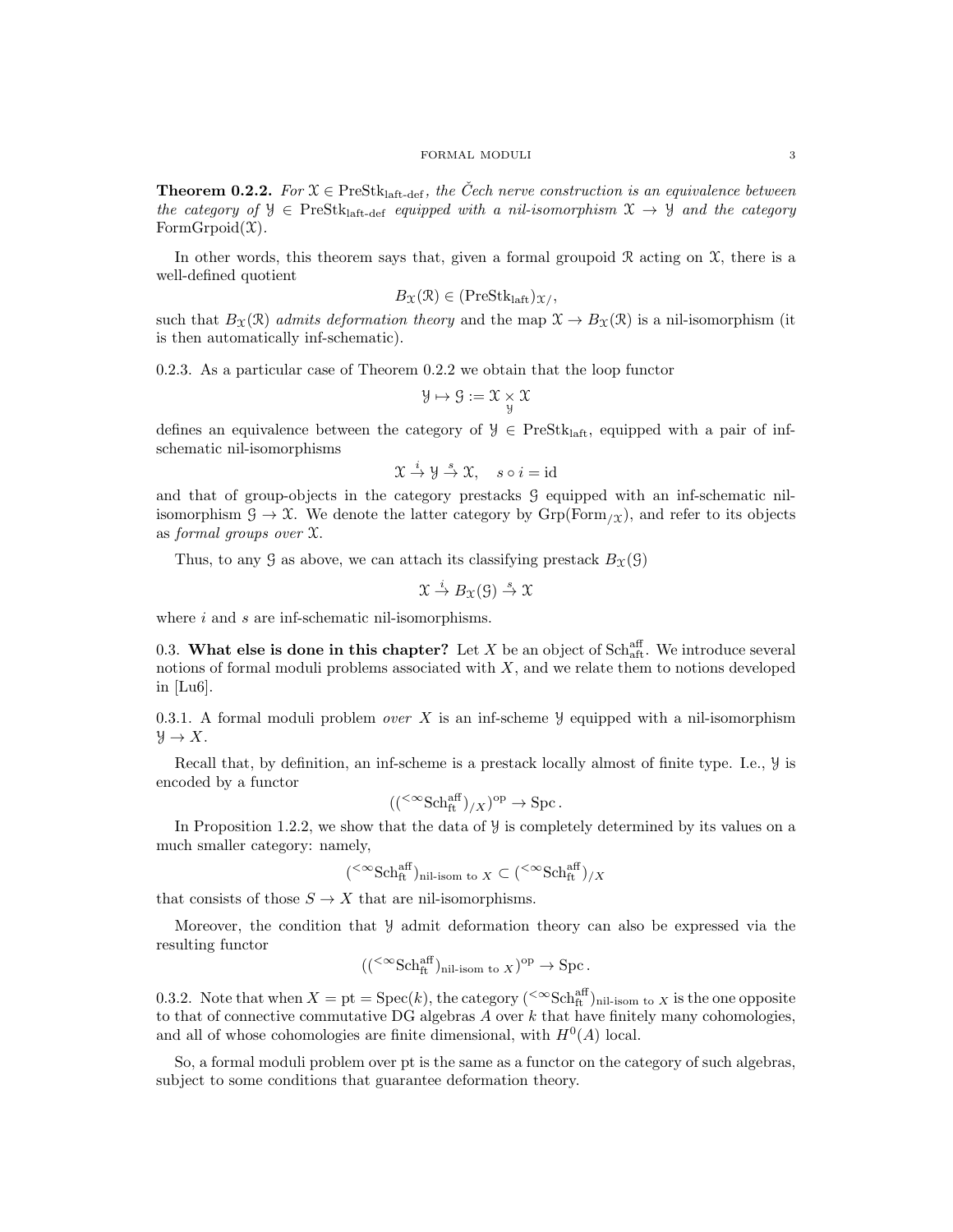0.3.3. Suppose now that  $X \in \text{. In this case, we study the notion of formal moduli$ problem under X. By definition, this is an inf-scheme  $\mathcal{Y}$ , equipped with a nil-isomorphism

 $X \to Y$ .

We show that the data of such  $\mathcal{Y}$ , viewed as a functor  $($ <sup> $\infty$ </sup>Sch<sup>aff</sup> $)$ <sup>op</sup>  $\rightarrow$  Spc, is recovered from its values on a smaller category, namely the category

$$
(\leq^{\infty} \text{Sch}^{\text{aff}}_{\text{ft}})_{\text{nil-isom from } X} \subset (\leq^{\infty} \text{Sch}^{\text{aff}}_{\text{ft}})_{X/}
$$

consisting of those  $X \to S$  that are nil-isomorphisms.

0.3.4. Note that when  $\mathcal{X} = \text{pt}$ , for an object  $\mathcal{Y} \in \text{PreStk}_{\text{laff}}$  to be a formal moduli problem under X simply means that  $\mathcal{Y}$  is an inf-scheme with red  $\mathcal{Y} = pt$ .

I.e., formal moduli problems under pt are the same as formal moduli problems over pt.

## 1. Formal moduli problems

In this section we introduce the notions of formal moduli problem *over* and *under* a given prestack X.

Let us note the following substantial difference between our set-up and that of  $[Lu6]$  (in which the case  $\mathfrak{X} = \text{pt}$ :

In the context of  $loc.cit.$  a formal moduli problem is a functor on the category of connective finite-dimensional commutative DG algebras over  $k$ , whose 0-th cohomology is local.

By contrast, our formal moduli problems (for  $\mathcal{X} = \text{pt}$ ) are objects  $\mathcal{Y} \in \text{PreStk}_{\text{left-def}}$  with  $r^{\text{ed}}y = \text{pt}$ , so they can be evaluated on connective commutative finite-dimensional DG algebras over  $k$ . The two notions are related by the procedures of restriction and left Kan extension; the fact that these two procedures are inverses of one another is the consequence of [Chapter III.2, Corollary 4.4.6].

1.1. Formal moduli problems over a prestack. Unlike [Lu6], we define the category of formal moduli problems over a given X to be a full subcategory in  $(PreStk<sub>latt</sub>)_{\mathcal{X}}$ . The equivalence of this definition and the one in loc. cit. will be established in Sect. 1.2.

1.1.1. Let us fix  $\mathcal{X} \in \text{PreStk}_{\text{laff}}$ . We define

$$
\mathrm{FormMod}_{/\mathfrak{X}} \subset (\mathrm{PreStk}_{\mathrm{laft}})_{/\mathfrak{X}}
$$

to be the full subcategory of spanned by those  $\mathcal{Y} \to \mathcal{X}$ , for which the above map is:

- inf-schematic (see [Chapter III.2, Definition 3.1.5] for what this means);
- a nil-isomorphism (i.e.,  $\text{red}y \rightarrow \text{red}x$  is an isomorphism).

We shall refer to FormMod<sub>/X</sub> as the category of *formal moduli problems over*  $X$ .

1.1.2. Let  $\mathfrak{X}'$  be an object of FormMod<sub>/ $\mathfrak{X}$ </sub>. We will use the notation

FormMod $\chi$ // $\chi$ 

to denote the category

 $(FormMod_{/\mathfrak{X}})_{\mathfrak{X}'}/.$ 

1.1.3. The following results easily from the definitions:

**Lemma 1.1.4.** Let  $\mathcal{Y} \to \mathcal{X}$  be a map in PreStk<sub>laft</sub>. Then  $\mathcal{Y} \in \text{FormMod}_{/\mathcal{X}}$  if and only if for every  $S \in \text{``Schtt^\text{aff}, the prestack } S \times \text{''}$  is an infscheme and  $\text{^{red}}(S \times \text{''}) \rightarrow \text{^{red}}S$  is an isomorphism.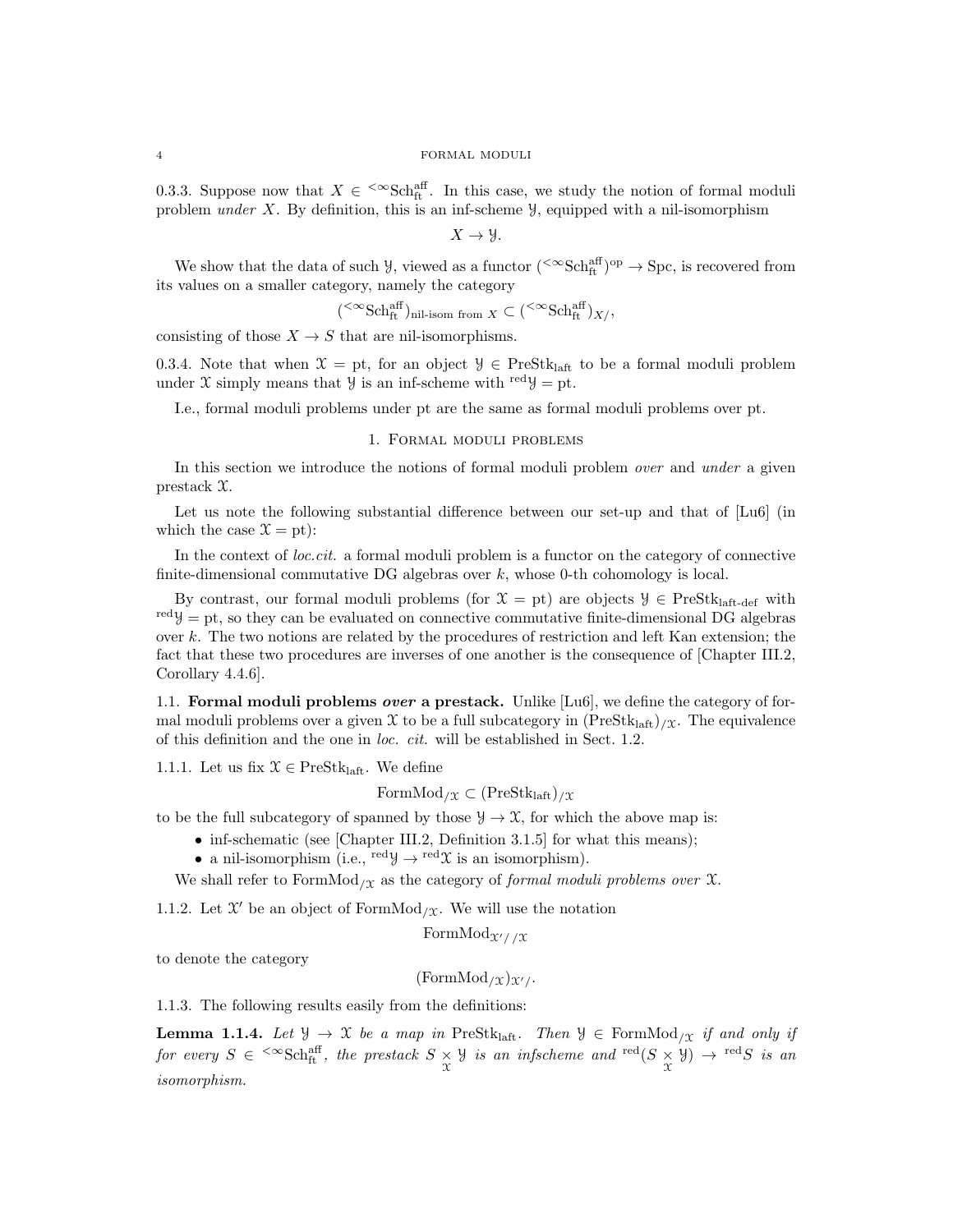1.1.5. The following will be useful:

Lemma 1.1.6. The functor

FormMod
$$
\chi \to \lim_{(Z,x)\in ((\leq \infty \text{Sch}_{\text{ft}}^{\text{aff}})/X)^{\text{op}}}
$$
 FormMod $\chi$ 

is an equivalence.

1.2. Situation over an affine scheme. In this subsection we will assume that that  $\mathcal{X} = X \in$  $\text{Sch}^{\text{aff}}_{\text{aff}}$ . We will show that a formal moduli problem over X, viewed as a functor

$$
(({}^{<\infty} {\rm Sch}_{\rm ft}^{\rm aff})_{/X})^{\rm op} \to {\rm Spc},
$$

is completely determined by its value on those  $Z \in ({}^{<\infty} {\rm Sch}_{\rm ft}^{\rm aff})/X$  for which  ${}^{\rm red}Z \to {}^{\rm red}X$  is an isomorphism.

Note that when  $X =$  pt, the category  $((\text{& } \mathcal{S}ch_{ft}^{\text{aff}})_{/X})^{\text{op}}$  is the same as that of connective finite-dimensional commutative DG algebras over  $k$ , whose 0-th cohomology is local. This brings us in contact with the defintion of formal moduli problems in [Lu6].

1.2.1. We have:

## Proposition 1.2.2.

(a) Every  $\mathcal{Y} \in \text{FormMod}_{/X}$ , viewed as a functor

$$
(({}^{<\infty} {\rm Sch}^{\rm aff}_{\rm ft})_{/X})^{\rm op} \to {\rm Spc},
$$

is the left Kan extension of its restriction to the full subcategory

(1.1) 
$$
(({\infty}Sch_{ft}^{aff})_{nil\text{-isom to }X})^{op} \subset (({\infty}Sch_{ft}^{aff})_{/X})^{op}.
$$

- (b) Let  $\mathcal{Y}_{\text{nil-isom}}$  be a presheaf on the category (<sup>< $\infty$ </sup>Sch<sup>aff</sup>)<sub>nil-isom to X</sub>, satisfying:
	- $\mathcal{Y}_{\text{nil-isom}}({\text{red}}X) = *,$
	- For a push-out diagram  $S_1 \sqcup_S S'$  in  $\left( \infty {\rm Sch}_{\rm ft}^{\rm aff} \right)$ <sub>nil-isom to X, where  $S \to S'$  has a structure</sub> of square-zero extension, the resulting map

$$
\mathcal{Y}_{\text{nil-isom}}(S_1 \underset{S}{\sqcup} S') \to \mathcal{Y}_{\text{nil-isom}}(S_1) \underset{\mathcal{Y}_{\text{nil-isom}}(S)}{\times} \mathcal{Y}_{\text{nil-isom}}(S')
$$

is an isomorphism.

Then if

$$
\mathcal{Y} \in (\text{PreStk}_{\text{laft}})_{/X}
$$

denotes the left Kan extension of  $\mathcal{Y}_{\text{nil-isom}}$  under (1.1), then  $\mathcal{Y} \in \text{FormMod}_{/X}$ .

(c) The assignments

 $\mathcal{Y} \mapsto \mathcal{Y}\vert_{(<\infty \text{Sch}^{\text{aff}}_{\text{ft}})_{\text{nil-isom to }X}} \text{ and } \mathcal{Y}_{\text{nil-isom}} \mapsto \mathcal{Y}$ 

are mutually inverse equivalences of categories.

Proof. Point (a) follows from [Chapter III.2, Corollary 4.3.4].

Point (b) follows from [Chapter III.2, Proposition 4.4.5].

Point (c) follows from [Chapter III.2, Corollary 4.4.6].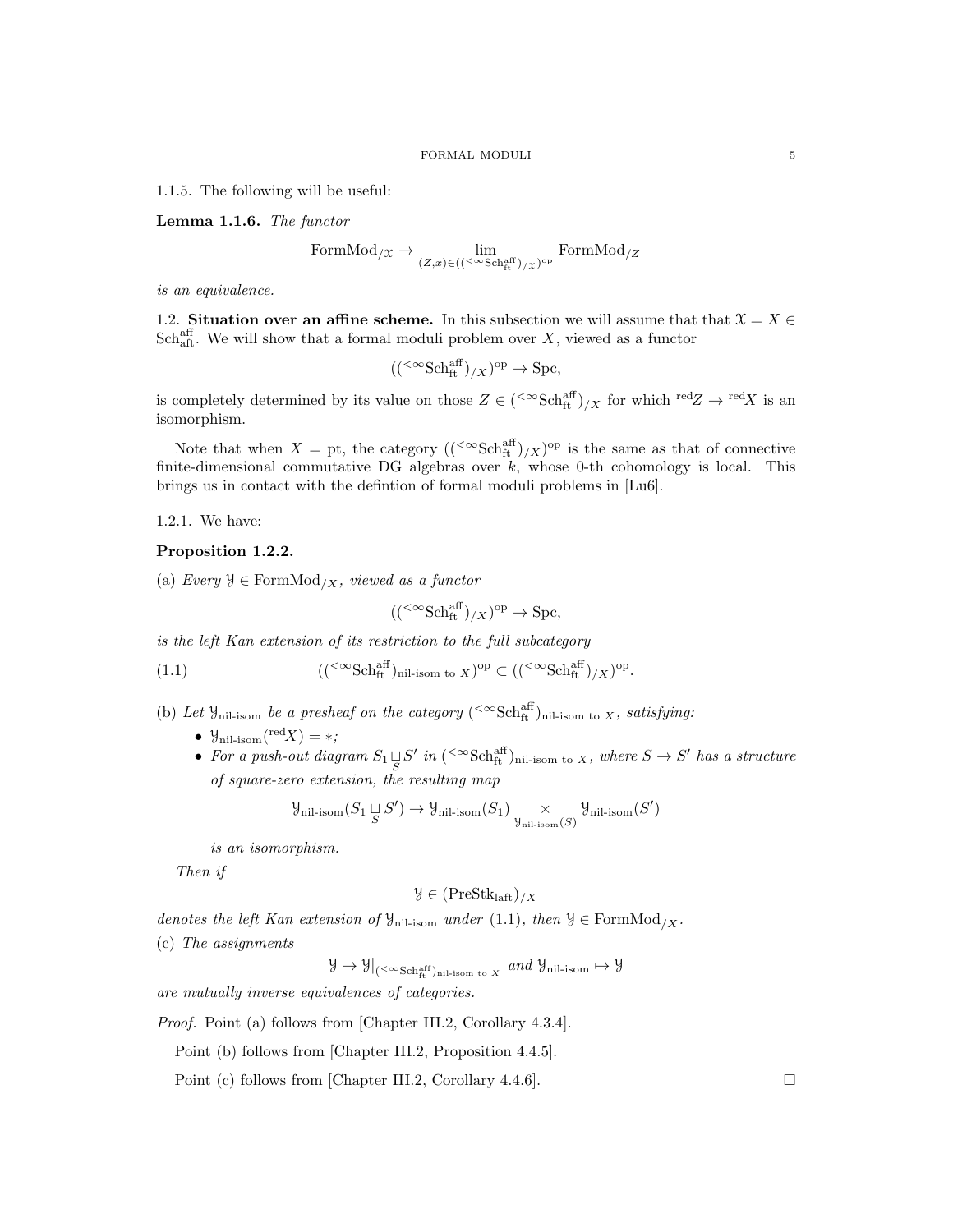1.2.3. The following assertion will be used extensively in [Chapter IV.3]:

Corollary 1.2.4. For  $\mathcal{Y} \in \text{FormMod}_{/X}$ , the map

$$
\operatorname*{colim}_{(Z,f)} f_*^{\operatorname{IndCoh}}(\omega_Z) \to \omega_{\mathcal{Y}}
$$

is an isomorphism, where the colimit is taken over the category

$$
((<^{\infty} \text{Sch}^{\text{aff}})_{\text{nil-isom to } X})_{/\mathcal{Y}}.
$$

Proof. By Proposition 1.2.2, the functor

$$
((\leq \infty \text{Sch}^{\text{aff}})_{\text{nil-isom to } X})_{/\mathcal{Y}} \to (\leq \infty \text{Sch}^{\text{aff}})_{/\mathcal{Y}}
$$

is cofinal. Hence, the restriction functor

$$
IndCoh(\mathcal{Y}) \to \lim_{(Z,f)} IndCoh(Z)
$$

is an isomorphism, where the limit is taken over the category  $((\leq \text{Sch}^{\text{aff}})_{\text{nil-isom to } X})/y$ .

By [Chapter III.3, Corollary 4.3.4] and [Chapter I.1, Proposition 2.5.7], we obtain that the functors  $f_*^{\text{IndCoh}}: \text{IndCoh}(Z) \to \text{IndCoh}(\mathcal{Y})$  define an equivalence

$$
\operatornamewithlimits{colim}_{(Z,f)}\operatorname{IndCoh}(Z)\to\operatorname{IndCoh}(\mathcal Y),
$$

where the colimit is taken with respect to the  $(IndCoh, *)$ -direct image functors.

In particular, we obtain that

$$
\omega_{\mathcal{Y}} \simeq \underset{(Z,f)}{\text{colim}} f_*^{\text{IndCoh}} \circ f^!(\omega_{\mathcal{Y}}) \simeq \underset{(Z,f)}{\text{colim}} f_*^{\text{IndCoh}}(\omega_Z),
$$

as required.

## 1.3. Formal moduli problems *under* a prestack. In this subsection we consider a prestack

 $\mathcal{X} \in \text{PreStk}_{\text{laft-def}}$ .

We will consider another paradigm for formal moduli problems, by looking at prestacks *under*  $\mathfrak{X}.$ 

1.3.1. We define the category  $FormMod_{\mathcal{X}}/$  to be the full subcategory of  $(PreStk<sub>latt</sub>)_{\mathcal{X}}/$  spanned by those  $\mathfrak{X} \to \mathfrak{Y}$ , for which:

- $\mathcal{Y} \in \text{PreStk}_{\text{laft-def}};$
- The map  $\mathfrak{X} \to \mathfrak{Y}$  is a nil-isomorphism.

Note that since in the above definition, the map  $\mathcal{X} \to \mathcal{Y}$  is automatically inf-schematic, and so realizes  $\mathfrak X$  as an object of FormMod<sub>/y</sub>.

1.3.2. Let  $\mathfrak{X}'$  be an object of FormMod<sub> $\mathfrak{X}'$ </sub>. Note that the category

$$
(\mathrm{FormMod}_{\mathfrak{X}}_1)_{/\mathfrak{X}}
$$

identifies with

```
FormMod_{\mathfrak{X}/\mathfrak{X}'}
```
from Sect. 1.1.2.

1.3.3. Note that when  $\mathfrak{X} = \text{pt}$ , there is no difference between FormMod<sub> $\chi$ </sub> and FormMod<sub> $\chi$ </sub>.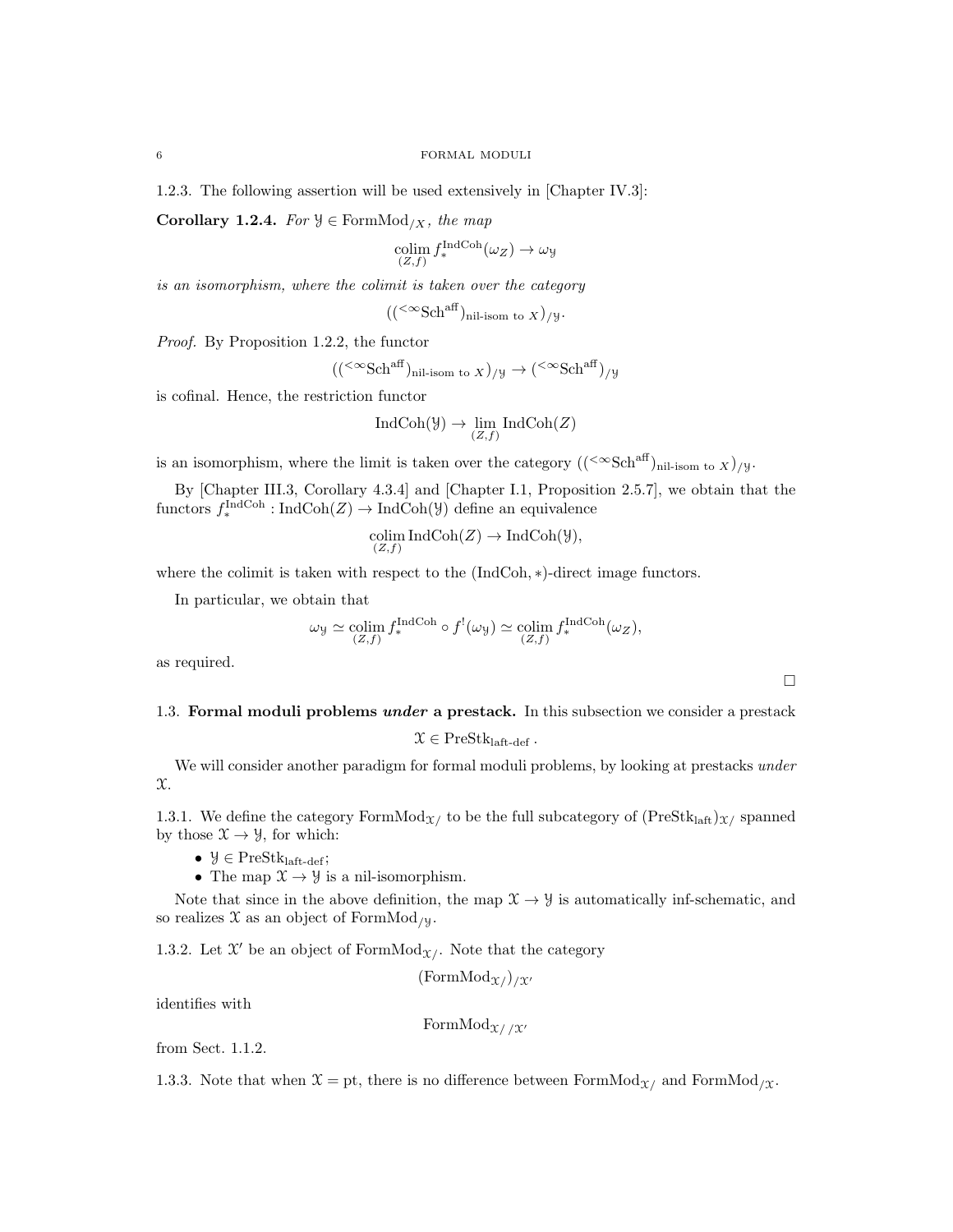1.4. Formal moduli problems *under* an affine scheme. In this subsection we specialize to the case when

$$
\mathfrak{X} = X \in {}^{<\infty} {\rm Sch}^{\rm aff}_{\rm ft}.
$$

We will show that a formal moduli problem  $\mathcal Y$  under X, viewed as a functor

$$
({}^{<\infty}{\rm Sch}^{{\rm aff}}_{\rm ft})^{\rm op} \to {\rm Spc},
$$

is completely determined by its value on the category of affine schemes Z, equipped with a nil-isomorphism  $X \to Z$ .

1.4.1. Let

$$
(\mathbin{<}^{\infty}\text{Sch}^{\text{aff}}_{\text{ft}})_{\text{nil-isom from }X}\subset (\mathbin{<}^{\infty}\text{Sch}^{\text{aff}}_{\text{ft}})_{X/}
$$

be the full subcategory formed by those  $f : X \to Z$ , for which f is a nil-isomorphism.

For a prestack  $\mathcal{Y}$  under X, consider the functor

$$
\mathcal{Y}|_{(< \infty \text{Sch}^{\text{aff}}_{\text{ft}})_{\text{nil-isom from } X}} \times_{\text{Maps}(X, \mathcal{Y})} * : (< \infty \text{Sch}^{\text{aff}}_{\text{ft}})_{\text{nil-isom from } X} \to \text{Spc}
$$

that sends  $X \to S$  to

$$
\mathrm{Maps}(S, \mathcal{Y}) \underset{\mathrm{Maps}(X, \mathcal{Y})}{\times} *.
$$

We claim:

## Proposition 1.4.2.

(a) For  $\mathcal{Y} \in \text{FormMod}_{X/}$ , viewed as a functor

$$
({}^{<\infty}{\rm Sch}^{{\rm aff}}_{\rm ft})^{\rm op} \to {\rm Spc},
$$

the map

$$
\mathrm{LKE}_{((<^{\infty}\mathrm{Sch}^{\mathrm{aff}}_{\mathrm{ft}})_{\mathrm{nil-isom\ from\ } X})^{\mathrm{op}} \rightarrow (<^{\infty}\mathrm{Sch}^{\mathrm{aff}}_{\mathrm{ft}})_{\mathrm{op}}(\mathcal{Y}|_{(<^{\infty}\mathrm{Sch}^{\mathrm{aff}}_{\mathrm{ft}})_{\mathrm{nil-isom\ from\ } X}}\times\underset{\mathrm{Maps}(X,\mathcal{Y})}{\times}) \rightarrow \mathcal{Y}
$$

is an isomorphism.

(b) Let  $\mathcal{Y}_{\text{nil-isom}}$  be a presheaf on  $(\text{``Sch}^{\text{aff}}_{\text{ft}})_{\text{nil-isom from }X}$ , satisfying:

- $\mathcal{Y}_{\text{nil-isom}}(X) = *,$
- For a push-out diagram  $S_1 \sqcup_S S'$  in  $({}^{<\infty} {\rm Sch}_{\rm ft}^{{\rm aff}})_{\rm nil-isom \ from}$  x, where  $S \to S'$  has a structure of square-zero extension, the resulting map

$$
\mathcal{Y}_{\text{nil-isom}}(S_1 \underset{S}{\sqcup} S') \to \mathcal{Y}_{\text{nil-isom}}(S_1) \underset{\mathcal{Y}_{\text{nil-isom}}(S)}{\times} \mathcal{Y}_{\text{nil-isom}}(S')
$$

is an isomorphism.

Then if  $\mathcal{Y} \in \text{PreStk}_{\text{left}}$  denotes the left Kan extension of  $\mathcal{Y}_{\text{nil-isom}}$  under

$$
((\leq \infty \text{Sch}_{\text{ft}}^{\text{aff}})_{\text{nil-isom from } X})^{\text{op}} \to (\leq \infty \text{Sch}_{\text{ft}}^{\text{aff}})^{\text{op}},
$$

then the canonical map  $X \to Y$  makes  $Y$  into an object of FormMod<sub>X/</sub>.

(c) The assignments

$$
\mathcal{Y} \mapsto \mathcal{Y}|_{(<^{\infty}Sch^{\mathrm{aff}}_{\mathrm{ft}})_{\mathrm{nil-isom\ from\ }X}} \times \mathcal{X} \ast \text{ and } \mathcal{Y}_{\mathrm{nil-isom}} \mapsto \mathcal{Y}
$$

are mutually inverse equivalences of categories.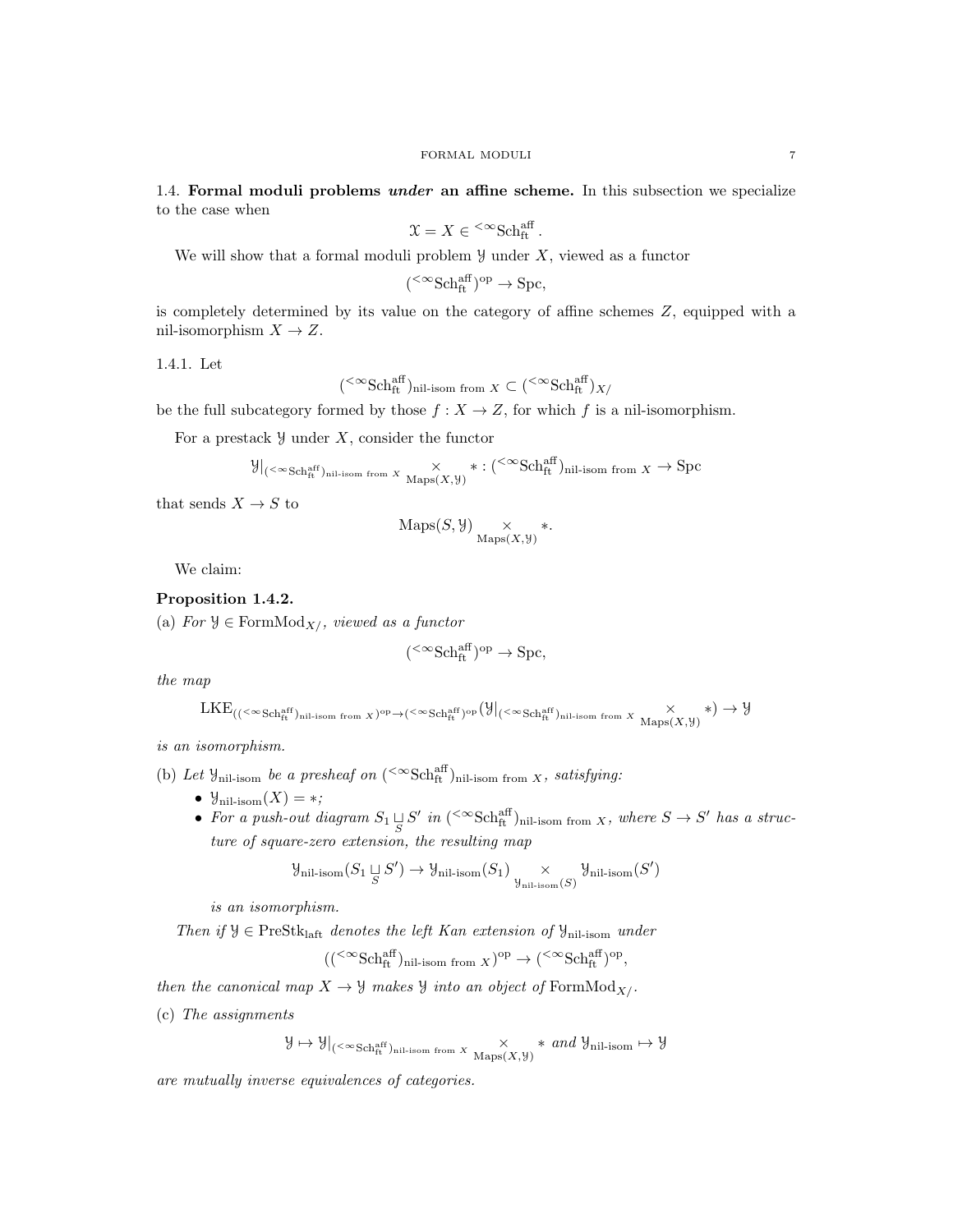Proof. Applying [Chapter III.2, Corollary 4.3.4, Proposition 4.4.5 and Corollary 4.4.6], it is enough to evaluate the functor  $\mathcal Y$  as in the proposition on the subcategory

$$
({}^{<\infty}\mathrm{Sch}^{\mathrm{aff}}_{\mathrm{ft}}) \underset{\mathrm{red}\, \mathrm{Sch}^{\mathrm{aff}}_{\mathrm{ft}}}{\times} \{{}^{\mathrm{red}}X\}.
$$

The assertion of the proposition follows now from the fact that the forgetful functor

$$
({}^{<\infty}\text{Sch}^{\text{aff}}_{\text{ft}})_{\text{nil-isom from }X}\to ({}^{<\infty}\text{Sch}^{\text{aff}}_{\text{ft}}) \underset{\text{redSch}^{\text{aff}}_{\text{Sth}^{\text{aff}}_{\text{ft}}}}{\times} \{{}^{\text{red}}X\}
$$

admits a left adjoint, given by

$$
S \mapsto S \mathop{\sqcup}\limits_{\mathrm{red} X} \ X.
$$

1.4.3. As a corollary, we obtain:

Corollary 1.4.4. For  $\mathcal{Y} \in \text{FormMod}_{X/}$ , the map

$$
\operatornamewithlimits{colim}_{(Z,f)}f_*^{\operatorname{IndCoh}}(\omega_Z)\to \omega_{\mathcal Y}
$$

is an isomorphism, where the colimit is taken over the category

 $((<sup><\infty</sup>Sch<sup>aff</sup>)<sub>nil-isom from X</sub>)$ /y.

*Proof.* Same as that of Corollary 1.2.4.

1.5. The pointed case. For  $\mathcal{X} \in \mathrm{PreStk}_{\mathrm{laff}}$  we consider the category

 $Ptd(FormMod_{\chi}) = FormMod_{\chi}/\chi$ 

of pointed objects in FormMod<sub>/ $\chi$ </sub>.

1.5.1. By definition,  $Ptd(FormMod<sub>/X</sub>)$  is the category of diagrams

 $(\pi : \mathcal{Y} \rightleftarrows \mathcal{X} : s), \quad \pi \circ s = id$ 

with the map  $\pi$  being an inf-schematic nil-isomorphism.

Note also that if  $\mathcal{X} \in \text{PreStk}_{\text{laft-def}}$ , then

 $Ptd(FormMod_{/X}) \simeq (Ptd(FormMod_{X/})_{/X}.$ 

Combining Propositions 1.2.2 and 1.4.2, we obtain:

Corollary 1.5.2. For  $X \in \text{<sup>def</sup>sech}^{aff}$  we have:

(a) Any  $\mathcal{Y} \in \text{Ptd}(\text{FormMod}_{/X})$ , viewed as a functor

$$
(({}^{<\infty} {\rm Sch}_{\rm ft}^{\rm aff})_{/X})^{\rm op} \to {\rm Spc},
$$

receives an isomorphism from the left Kan extension along

$$
(\mathrm{Ptd}(({}^{<\infty}\mathrm{Sch}^{\mathrm{aff}})_{\mathrm{nil\text{-}isom to}\ X}))^\mathrm{op}\to (({}^{<\infty}\mathrm{Sch}^{\mathrm{aff}}_{\mathrm{ft}})_{/X})^\mathrm{op}
$$

of

$$
\mathcal{Y}_{\mathrm{Ptd}((<\infty \mathrm{Sch}^{\mathrm{aff}})_{\mathrm{nil-isom \ to \ X}})} \underset{\mathrm{Maps}(X,\mathcal{Y})}{\times} *.
$$

(b) Let  $\mathcal{Y}_{\text{nil-isom}}$  be a presheaf on Ptd((<sup>< $\infty$ </sup>Sch<sup>aff</sup>)<sub>nil-isom to X</sub>), satisfying: •  $\mathcal{Y}_{\text{nil-isom}}(X) = *;$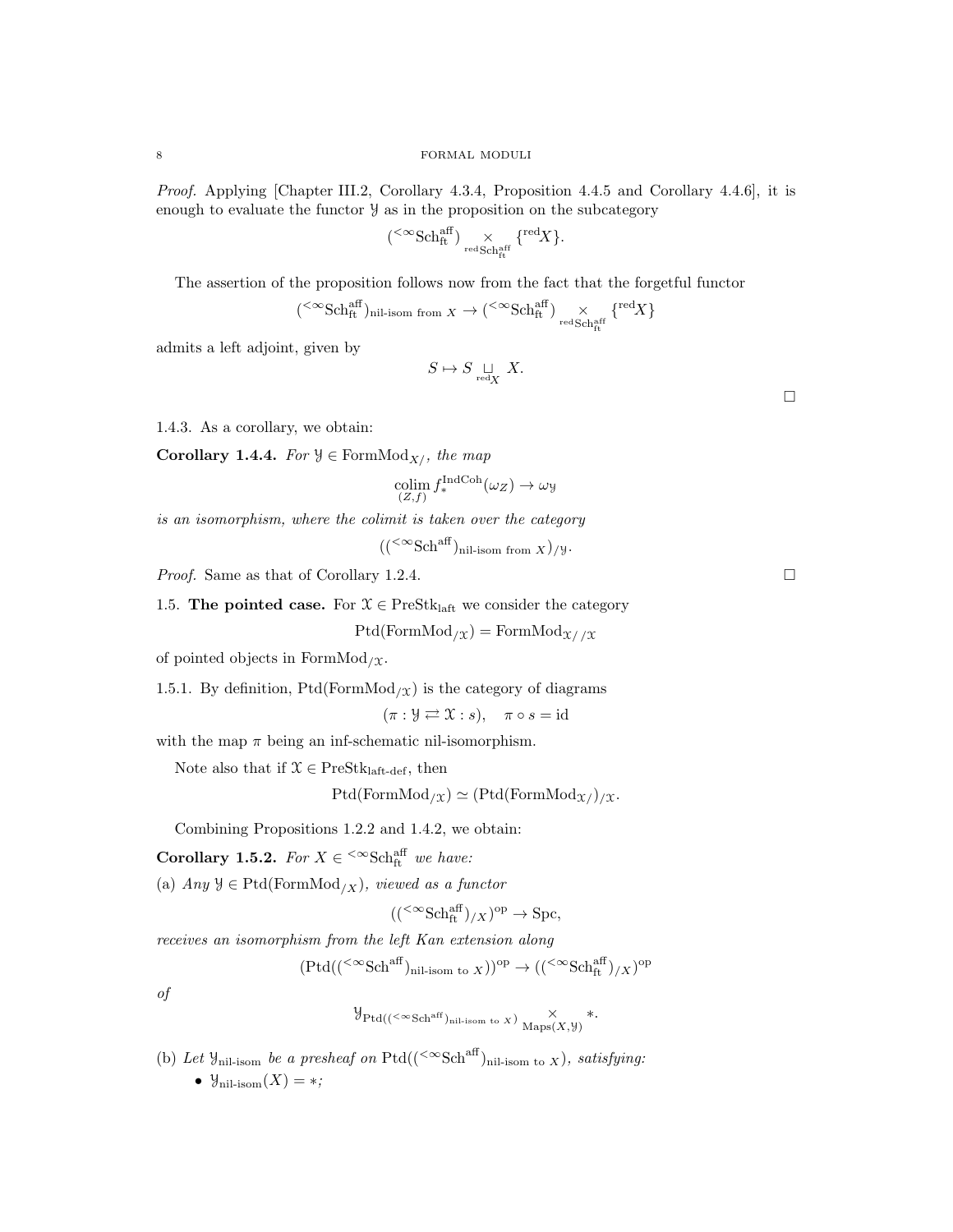• For a push-out diagram  $S_1 \sqcup S'$  in Ptd((<sup> $<\infty$ </sup>Sch<sup>aff</sup>)<sub>nil-isom to X</sub>), where  $S \to S'$  has a structure of square-zero extension, the resulting map

$$
\mathcal{Y}_{\text{nil-isom}}(S_1\mathop{\cup}\limits_S S') \to \mathcal{Y}_{\text{nil-isom}}(S_1)\mathop{\times}\limits_{\mathcal{Y}_{\text{nil-isom}}(S)}\mathcal{Y}_{\text{nil-isom}}(S')
$$

is an isomorphism.

Then if  $\mathcal{Y} \in (\text{PreStk}_{\text{laff}})_{/X}$  denotes the left Kan extension of  $\mathcal{Y}_{\text{nil-isom}}$  along

$$
(\mathrm{Ptd}(({}^{<\infty}\mathrm{Sch}^{\mathrm{aff}})_{\mathrm{nil-isom \ to \ X}}))^{\mathrm{op}} \to (({}^{<\infty}\mathrm{Sch}^{\mathrm{aff}}_{\mathrm{ft}})_{/X})^{\mathrm{op}},
$$

then the canonical map  $X \to Y$  makes  $Y$  into an object of  $Ptd(FormMod_{/X})$ .

(c) The assignments

$$
\mathcal{Y}\mapsto \mathcal{Y}|_{{\rm Ptd}((<\infty {\rm Sch}^{{\rm aff}})_{\rm nil-isom\ to\ X})}\times\underset{{\rm Maps}(X,\mathcal{Y})}{\times}\ast\ and\ \mathcal{Y}_{\rm nil-isom}\mapsto \mathcal{Y}
$$

are mutually inverse equivalences of categories.

Remark 1.5.3. The informal meaning of this corollary is that in order to 'know' an object  $\mathcal{Y} \in \text{Ptd}(\text{FormMod}_{X})$  as a prestack, it is is enough to test it on affine schemes S, equipped with a nil-isomorphism to  $X$  and a section of this nil-isomorphisms.

1.5.4. As in the case of Corollary 1.2.4, from Corollary 1.5.2, we obtain:

Corollary 1.5.5. For  $\mathcal{Y} \in \text{Ptd}(\text{FormMod}_{/X})$ , the map

$$
\operatorname*{colim}_{(Z,f)} f_*^{\operatorname{IndCoh}}(\omega_Z) \to \omega_{\mathcal{Y}}
$$

is an isomorphism, where the colimit is taken over the category

$$
(\text{Ptd}((\leq \infty \text{Sch}^{\text{aff}})_{\text{nil-isom to } X}))_{/\mathcal{Y}}.
$$

1.6. Formal groups. In this subsection we let  $\mathcal X$  be an object of PreStk<sub>laft</sub>, and we introduce formal groups over  $\mathfrak X$  as group-objects in the category of formal moduli problems.

In [Chapter IV.3] we will show that the category of formal groups identifes with that of Lie algebras in  $IndCoh(\mathfrak{X})$ , thereby generalizing the main result in [Lu6].

1.6.1. Let Monoid(FormMod<sub>/X</sub>) be the category of monoid-objects in Ptd(FormMod<sub>/X</sub>), and let

 $Grp(FormMod<sub>/X</sub>) \subset Monoid(FormMod<sub>/X</sub>)$ 

be the full subcategory spanned by group-like objects.

**Lemma 1.6.2.** The inclusion  $\text{Grp}(\text{FormMod}_X) \subset \text{Monoid}(\text{FormMod}_X)$  is an equivalence.

*Proof.* We need to show that for  $\mathcal{H} \in \text{Monoid}(\text{FormMod}_{/\mathfrak{X}})$  the map

$$
\mathcal{H} \underset{\mathcal{X}}{\times} \mathcal{H} \to \mathcal{H} \underset{\mathcal{X}}{\times} \mathcal{H}, \quad (h_1, h_2) \mapsto (h_1, h_1 \cdot h_2)
$$

is an isomorphism.

This follows from [Chapter III.1, Corollary 8.3.6], applied to the Cartesian square  $k \rightarrow (1, k)$ 

$$
\begin{array}{ccc}\n\mathfrak{H} & \xrightarrow{h \mapsto (1,h)} & \mathfrak{H} \times \mathfrak{H} \\
\downarrow & & \downarrow (h_1, h_2) \mapsto (h_1, h_1 \cdot h_2) \\
\mathfrak{H} & & \downarrow (h_1, h_2) \mapsto (h_1, h_1 \cdot h_2) \\
\mathfrak{H} & \xrightarrow{h \mapsto (1,h)} & \mathfrak{H} \times \mathfrak{H}.\n\end{array}
$$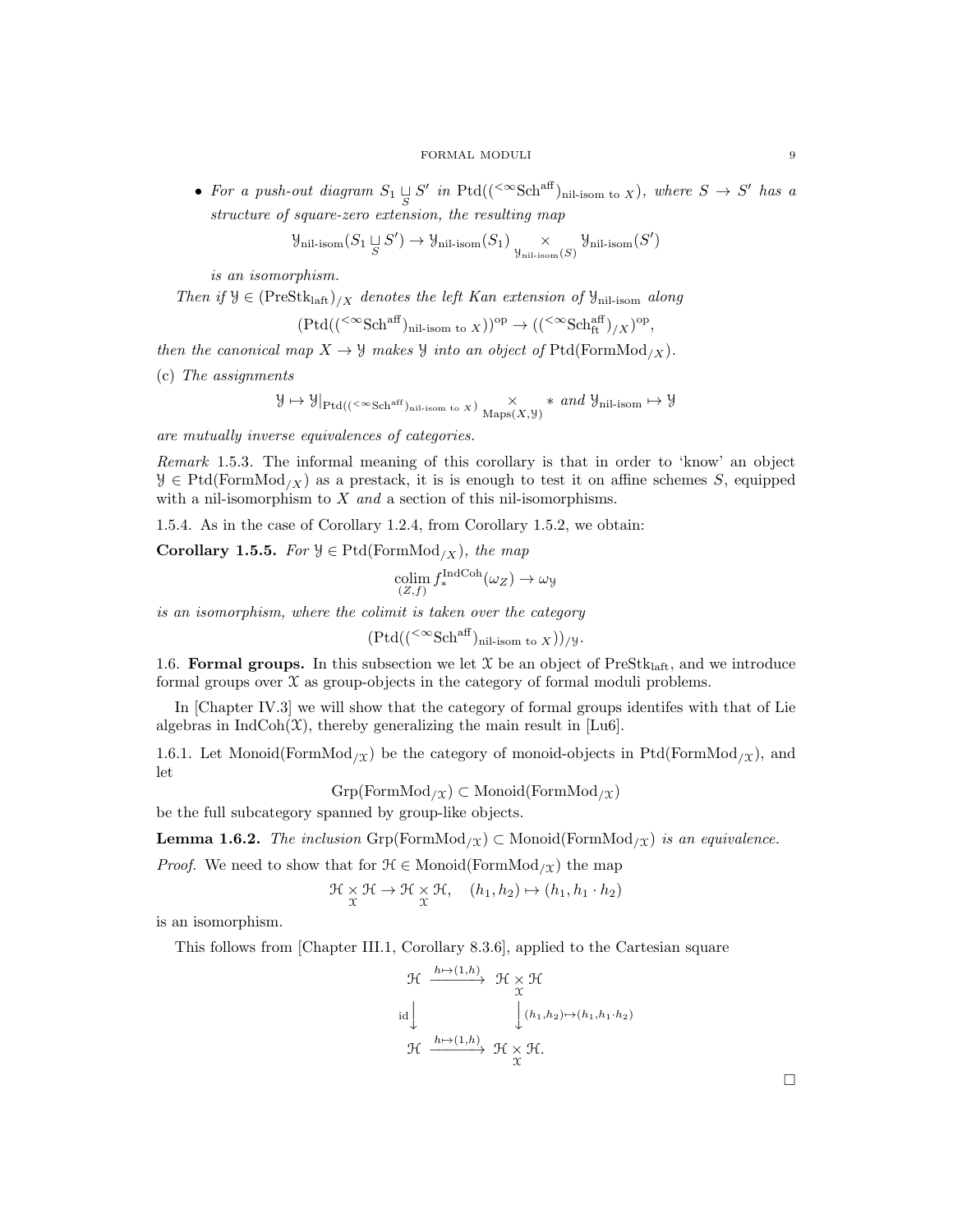1.6.3. We have a naturally defined functor

(1.2) 
$$
\Omega_{\mathfrak{X}}: \mathrm{Ptd}(\mathrm{FormMod}_{/\mathfrak{X}}) \to \mathrm{Grp}(\mathrm{FormMod}_{/\mathfrak{X}}), \quad \mathcal{Y} \mapsto \mathcal{X} \underset{\mathcal{Y}}{\times} \mathcal{X}.
$$

In Sect. 2.3.4 we will prove:

**Theorem 1.6.4.** The functor  $\Omega_{\mathcal{X}}$  of (1.2) is an equivalence.

In what follows we shall denote by  $B_{\mathfrak{X}}$  the functor

 $Grp(FormMod<sub>/X</sub>) \rightarrow Ptd(FormMod<sub>/X</sub>),$ 

inverse to  $\Omega_{\mathfrak{X}}$ .

1.6.5. Combining Theorem 1.6.4 with [Chapter IV.3, Corollary 3.6.3] (which will be proved independently), we obtain:

**Corollary 1.6.6.** The category Ptd(FormMod<sub>/X</sub>) contains sifted colimits, and the functor

$$
(\mathfrak{X} \to \mathfrak{Y} \to \mathfrak{X}) \mapsto T(\mathfrak{X}/\mathfrak{Y}): \mathrm{Ptd}(\mathrm{FormMod}_{/\mathfrak{X}}) \to \mathrm{IndCoh}(\mathfrak{X})
$$

preserves sifted colimits.

Remark 1.6.7. Note, however, that the forgetful functor

 $Ptd(FormMod_{/\mathfrak{X}}) \rightarrow Ptd((PreStk<sub>laff</sub>)_{/\mathfrak{X}})$ 

does not preserve sifted colimits.

1.6.8. Assume for a moment that  $\mathcal{X} \in \text{PreStk}_{\text{laff-def}}$ . Consider the category FormMod<sub> $\chi$ </sub>. We note that even before we knew that the category  $FormMod_{\mathcal{X}}$  contains sifted colimits, we could conclude that forgetful functor

$$
(\mathfrak{X} \to \mathfrak{Y} \to \mathfrak{X}) \mapsto (\mathfrak{X} \to \mathfrak{Y}) : \mathrm{Ptd}(\mathrm{FormMod}_{/\mathfrak{X}}) \to \mathrm{FormMod}_{\mathfrak{X}/}
$$

preserves colimits. This follows from the fact that the above functor admits a right adjoint, given by

$$
(\mathfrak{X}\rightarrow \mathcal{Y}')\mapsto (\mathfrak{X}\rightarrow \mathfrak{X}\underset{\mathfrak{X}_{\mathrm{dR}}}{\times}\mathcal{Y}').
$$

2. Groupoids

In this section we introduce the notion of formal groupoid over a given object  $\mathcal{X} \in \text{PreStk}_{\text{laff}}$ . We show that if  $\mathfrak X$  admits deformation theory, then there is a well-defined procedure of taking a quotient by a formal groupoid, that produces another object of  $PreStk<sub>laff-def</sub>$ .

2.1. Digression: groupoids and groups over spaces. In this subsection we review the definition of the notion of groupoid acting on a space in the category Spc.

2.1.1. Given a space X, recall the category Grpoid(X) of groupoids acting on X (see [Lu1], Sect. 6.1.2). By definition,  $G_{\text{rpoid}}(X)$  is a full subcategory in the category of simplicial spaces, equipped with an identification of the space of 0-simplices with X. A simplicial object  $R^{\bullet}$ belongs to  $G_{\text{r}}(X)$  if the following two conditions are satisfied:

• For every  $n \geq 2$ , the map

$$
R^n \to R^1 \times_{X} \dots \times_{X} R^1,
$$

given by the product of the maps

$$
[1] \rightarrow [n], \quad 0 \rightarrow i, 1 \rightarrow i+1, \quad i = 0, ..., n-1,
$$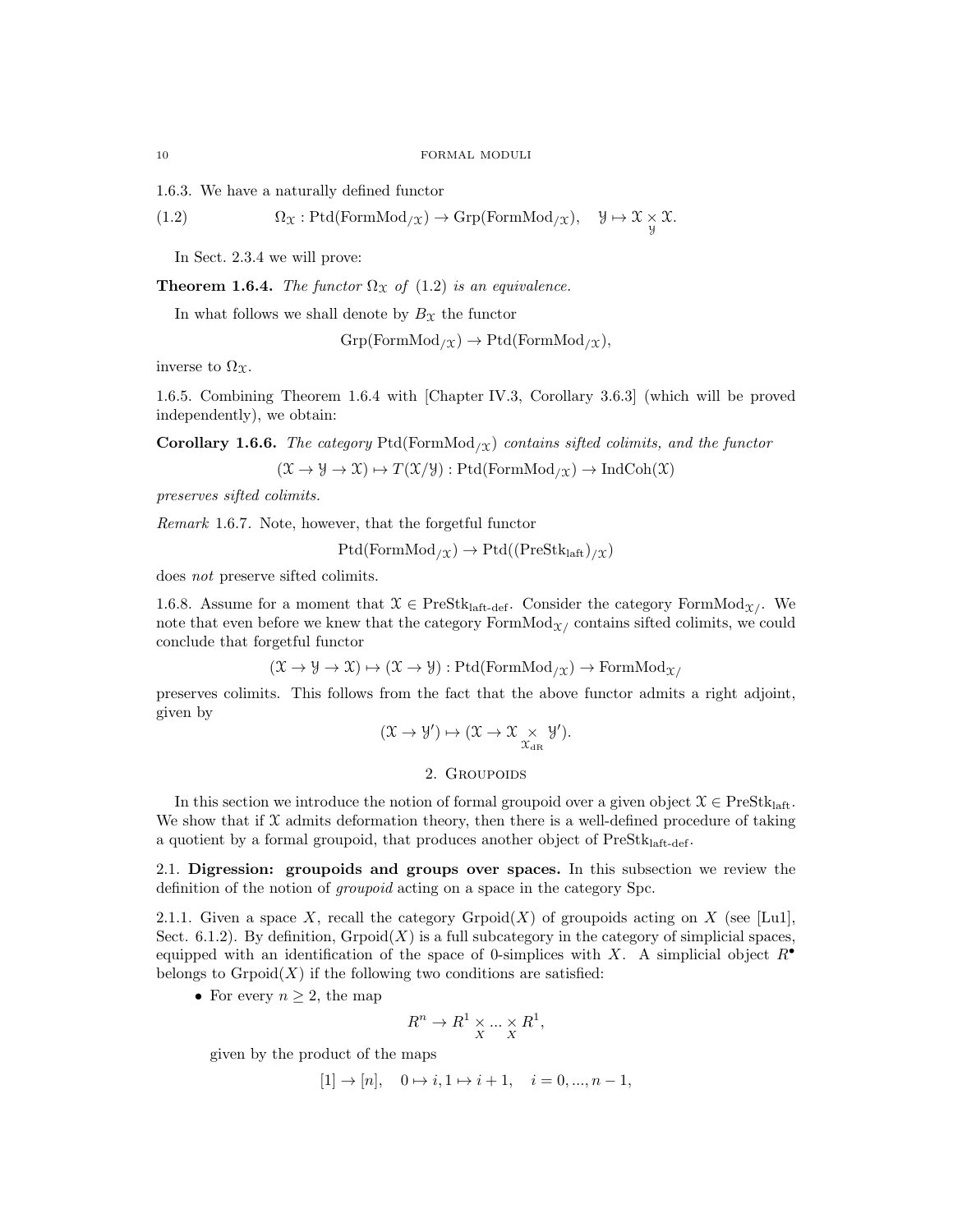is an isomorphism. <sup>1</sup>

• The map  $R^2 \to R^1 \times R^1$ , given by the product of the maps  $[1] \to [2]$ 

$$
0 \mapsto 0, 1 \mapsto 1
$$
 and  $0 \mapsto 0, 1 \mapsto 2$ ,

is an isomorphism.

We shall symbolically depict a groupoid via a diagram



while properly we should be thinking about the entire simplicial object  $R^{\bullet}$  of Spc with  $R^0 = X$ and  $R^1 = R$ .

The category Grpoid $(X)$  contains an initial object, the identity groupoid, where all  $R^i = X$ . We shall denote it by diag $_X$ .

The category Grpoid $(X)$  also contains a final object, namely  $X \times X$ .

2.1.2. The following assertion will be used repeatedly:

**Lemma 2.1.3.** The forgetful functor  $G_{\text{P}}(X) \to \text{Spc}$  that sends a groupoid to  $R^n$  for any n preserves sifted colimits.

Proof. Follows from the fact that if I is a sifted index category and

$$
i\mapsto R_i^\bullet
$$

is an I family of objects of  $G_{\text{r}(\mathbb{X})}$ , the map

$$
\operatornamewithlimits{colim}_i \, (R^1_i \times \ldots \times \limits_X R^1_i) \to (\operatornamewithlimits{colim}_i \, R^1_i) \times \ldots \times \limits_X (\operatornamewithlimits{colim}_i \, R^1_i)
$$

is an isomorphism.

2.1.4. Given a groupoid  $R$  acting on  $X$  we can consider the quotient space

$$
X/R := |R^{\bullet}|,
$$

which receives a natural map from  $X$ :

$$
X = R^0 \to |R^{\bullet}| \to X/R.
$$

Vice versa, given a space Y under X, we construct the groupoid over X by  $R := X \underset{Y}{\times} X$ , i.e.,  $R^{\bullet}$  is the Čech nerve of the above map  $X \to Y$ .

It is clear that the two functors

$$
\mathrm{Grpoid}(X) \rightleftarrows \mathrm{Spc}_{X/}
$$

are adjoint to one another.

We have:

**Lemma 2.1.5.** The above two functors define equivalences between the category  $\text{Gropoid}(X)$ and the full subcategory  $\text{Spc}_{X/\text{suri}}$  of  $\text{Spc}_{X/\text{span}}$  spanned by objects  $i: X \to Y$ , for which the map i is surjective on  $\pi_0$ .

<sup>1</sup>If we impose just this condition, the corresponding category is that of Segal objects (a.k.a. category-objects) acting on  $X$ , denoted  $Seg(X)$ .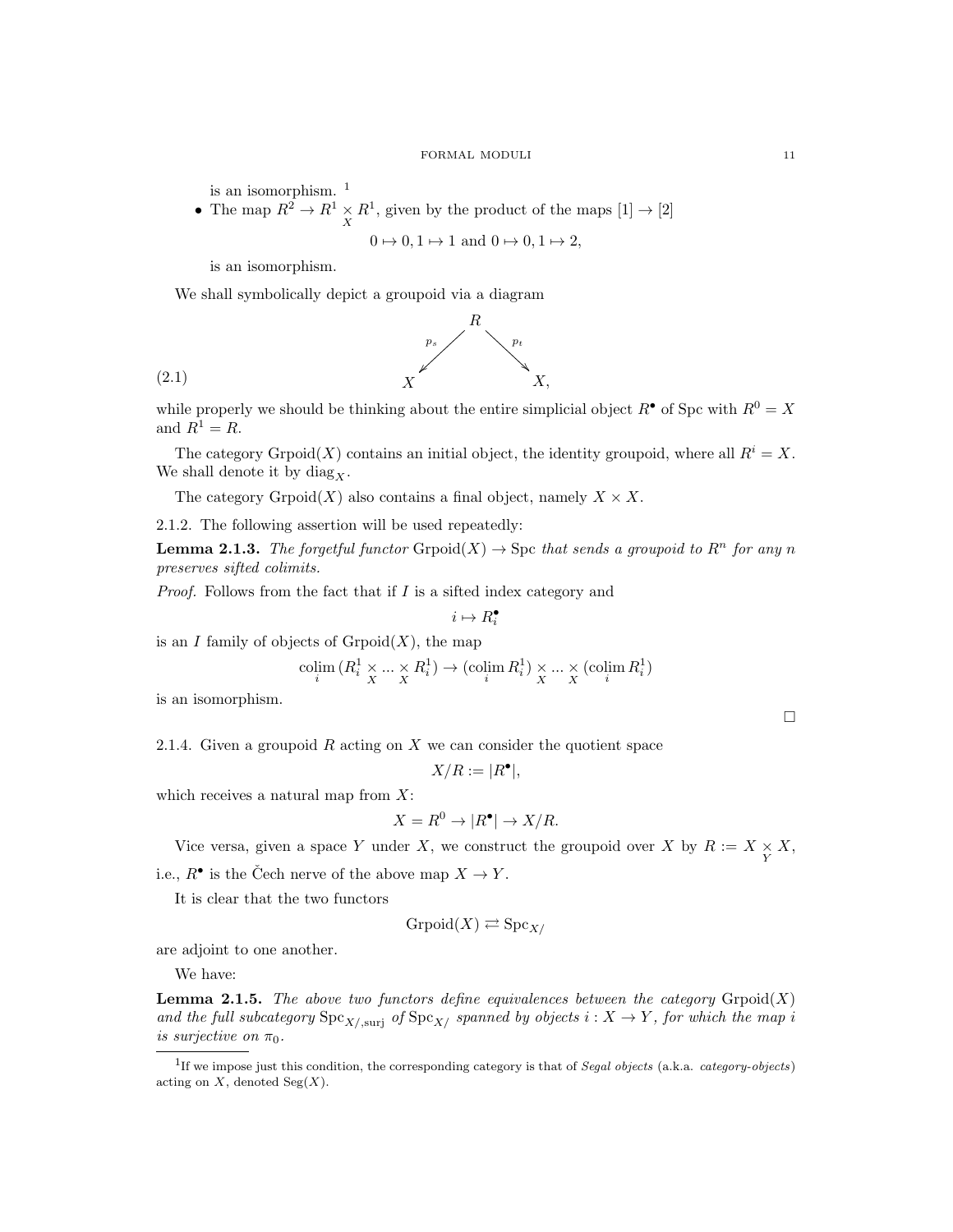2.1.6. Given a space  $X$ , consider the category

 $Grp(Spc_{/X}),$ 

of group-objects in the category of spaces over  $X$ . We have:

$$
\operatorname{Grp}(\operatorname{Spc}_{/X}) \simeq \operatorname{Grpoid}(X)_{/\operatorname{diag}_X},
$$

where  $\text{diag}_X \in \text{Grpoid}(X)$  is the identity groupoid.

Consider also the category  $Ptd(Spc_{/X})$ , which is the same as the category of of retraction diagrams

(2.2)  $i : X \rightleftarrows Y : s, s \circ i \simeq id_X$ .

We will also use the notation

$$
\mathrm{Spc}_{X//X}
$$

for the above category.

We have a natural functor

(2.3)  $\text{Grp}(\text{Spc}_{X}) \to \text{Ptd}(\text{Spc}_{X}),$ 

given by

$$
G \mapsto B_X(G),
$$

where  $B_X(G)$  is the relative classifying space over X.

We also have the adjoint loop functor

$$
\Omega_X: \mathrm{Ptd}(\mathrm{Spc}_{/X}) \to \mathrm{Grp}(\mathrm{Spc}_{/X}).
$$

**Lemma 2.1.7.** The functors  $B_X$  and  $\Omega_X$  define an equivalence between  $\text{Grp}(Spc_{/X})$  and the full subcategory  $Ptd(Spc_{/X})_{\text{isom}}$  of  $Ptd(Spc_{/X})$ , spanned by those objects

$$
i:X\rightleftarrows Y:s
$$

for which the map i is an isomorphism on  $\pi_0$ .

Note that the condition on an object  $(i : X \rightleftarrows Y : s) \in \text{Ptd}(\text{Spc}_{/X})$  to belong to

 $Ptd(Spc_{/X})_{\text{isom}} \subset \text{Ptd}(Spc_{/X})$ 

is equivalent to the map i being a surjection on  $\pi_0$ .

2.2. Groupoids in formal geometry. In this subsection we render the set-up of Sect. 2.1 into the context of algebraic geometry.

2.2.1. The definitions of Sect. 2.1 carry over automatically to the algebro-geometric setting. For  $\mathcal{X} \in \text{PreStk}_{\text{laft}}$ , we consider the categories

 $(PreStk<sub>laff</sub>)_{\mathcal{X}}, Ptd((PreStk<sub>laff</sub>)_{\mathcal{X}}), Grp((PreStk<sub>laff</sub>)_{\mathcal{X}}), Grpoid<sub>laff</sub>(\mathcal{X}), and Seg<sub>laff</sub>(\mathcal{X})$ and their full subcategories

FormMod<sub>/X</sub>, Ptd(FormMod<sub>/X</sub>), Grp(FormMod<sub>/X</sub>), FormGrpoid(X), and FormSeg(X) formed by objects that are formal as prestacks over X.

Note, however, that as in Lemma 1.6.2, one shows that the inclusion

 $FormGroupoid(\mathfrak{X}) \hookrightarrow FormSeg(\mathfrak{X})$ 

is an equivalence.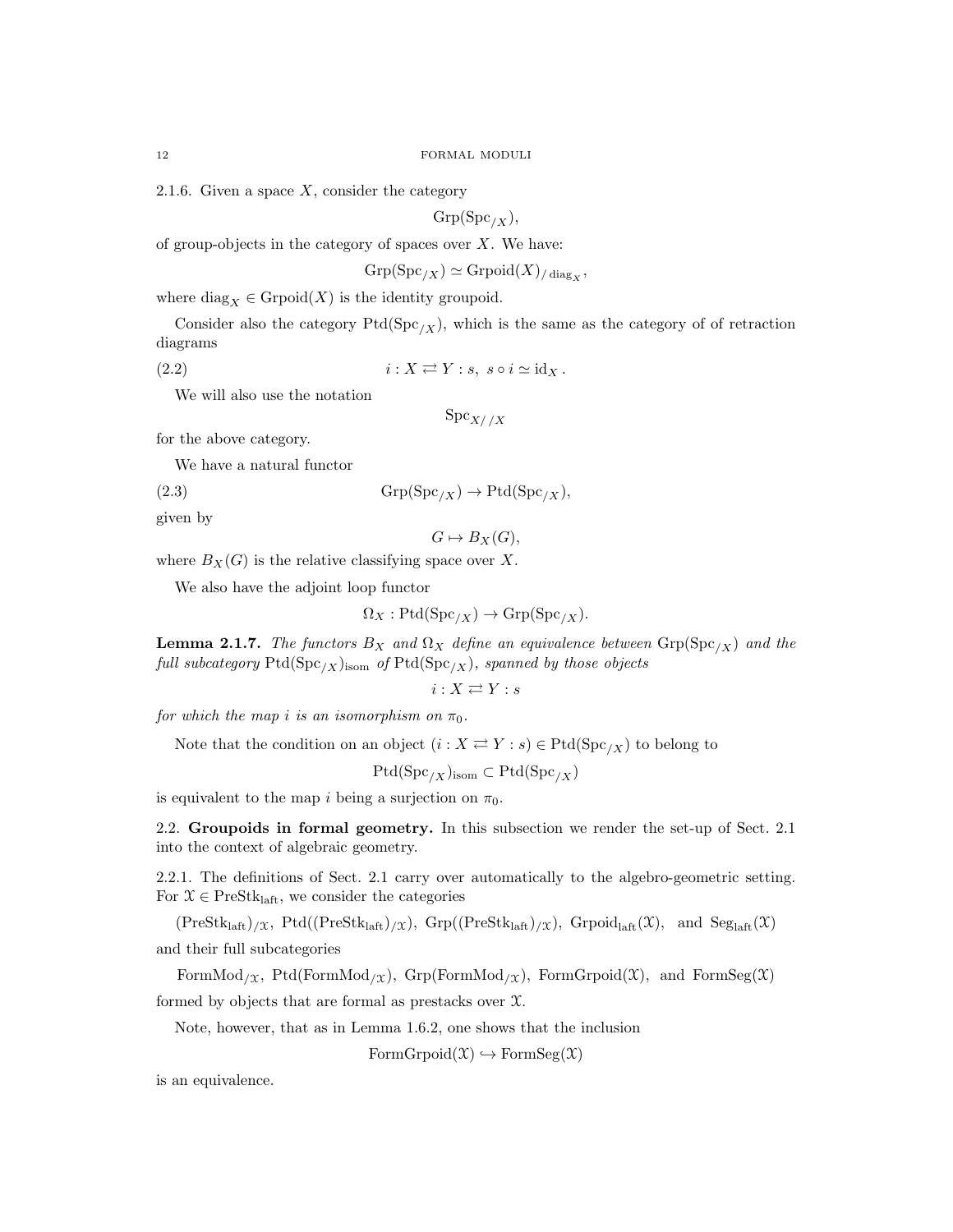2.2.2. Examples. Let  $\mathfrak{X} \to \mathfrak{Y}$  be a map between objects of PreStk<sub>laft</sub>. To it we attach the object of Grpoid<sub>laft</sub> $(\mathfrak{X})$ , namely, the Cech nerve of this map. Thus, the corresponding

 $R \to \Upsilon$ 

is given by

$$
\mathfrak{X}\underset{\mathcal{Y}}{\times}\mathfrak{X}.
$$

If the above map  $\mathfrak{X} \to \mathfrak{Y}$  is an inf-schematic nil-isomorphism, then  $\mathfrak{R} \in \mathrm{FormG}{\mathrm{rpoid}}(\mathfrak{X})$ .

2.2.3. As in Lemma 2.1.3, we obtain:

Corollary 2.2.4. The category  $FormGropoid(X)$  contains sifted colimits, and the functors  $\text{FormG}{\text{rpoid}}(\mathfrak{X}) \to \text{FormMod}_{\mathfrak{X}/}$ ,  $\text{FormG}{\text{rpoid}}(\mathfrak{X}) \rightrightarrows \text{Ptd}(\text{FormMod}_{/\mathfrak{X}})$ 

and

$$
FormGrpoid(\mathfrak{X}) \to IndCoh(\mathfrak{X})
$$

that send a groupoid to

$$
(\mathfrak{X}\overset{\mathrm{unit}}{\rightarrow}\mathfrak{R}),\quad (\mathfrak{X}\overset{\mathrm{unit}}{\underset{p_s}{\rightleftarrows}}\mathfrak{R}),\quad (\mathfrak{X}\overset{\mathrm{unit}}{\underset{p_t}{\rightleftarrows}}\mathfrak{R}),
$$

and  $T(\mathfrak{X}/\mathfrak{R})$ , respectively, commute with sifted colimits.

Proof. Let I be a filtered index category and

$$
i\mapsto \mathfrak{R}^{\bullet}_i
$$

be an I-family of objects of FormGrpoid $(\mathfrak{X})$ . It follows from Corollary 1.6.6, Sect. 1.6.8 and [Chapter III.1, Proposition 8.3.2] that for any  $n$ , the colimit

$$
\operatorname*{colim}_{i} (\mathcal{R}_{i}^{1} \times \ldots \times \mathcal{R}_{i}^{1})
$$

exists and the map

$$
\operatornamewithlimits{colim}_i \left( \mathcal{R}_i^1 \times \ldots \times \mathcal{R}_i^1 \right) \to \left( \operatornamewithlimits{colim}_i \mathcal{R}_i^1 \right) \times \ldots \times \left( \operatornamewithlimits{colim}_i \mathcal{R}_i^1 \right)
$$

is an isomorphism.

2.2.5. Ind-coherent sheaves equivariant with respect to a groupoid. Let  $\mathcal{X} \in \text{PreStk}_{\text{laff}}$ ; let R be an object of FormGrpoid $(\mathfrak{X})$ , and let  $\mathbb{R}^{\bullet}$  be the corresponding simplicial object of PreStk<sub>laft</sub>. We define the category

IndCoh $(\mathfrak{X})^{\mathfrak{R}}$ 

of ind-coherent sheaves equivariant with respect to a R to be

$$
\mathrm{Tot}(\mathrm{Ind}\mathrm{Coh}(\mathcal{R}^\bullet)).
$$

By [Chapter III.3, Proposition 3.3.3(b)], we have:

**Proposition 2.2.6.** Let R be the formal groupoid corresponding to a map  $\mathfrak{X} \to \mathfrak{Y}$  in PreStk<sub>laft</sub>, which is an inf-schematic nil-isomorphism  $\mathfrak{X} \to \mathfrak{Y}$ . Then the pullback functor defines an equivalence

$$
IndCoh(\mathcal{Y}) \to IndCoh(\mathcal{X})^{\mathcal{R}}.
$$

2.3. Taking the quotient by a formal groupoid. In this subsection we state one of the main results of this book: namely that in the world of prestacks admitting deformation theory there is a well-defined procedure of taking the quotient by a formal groupoid.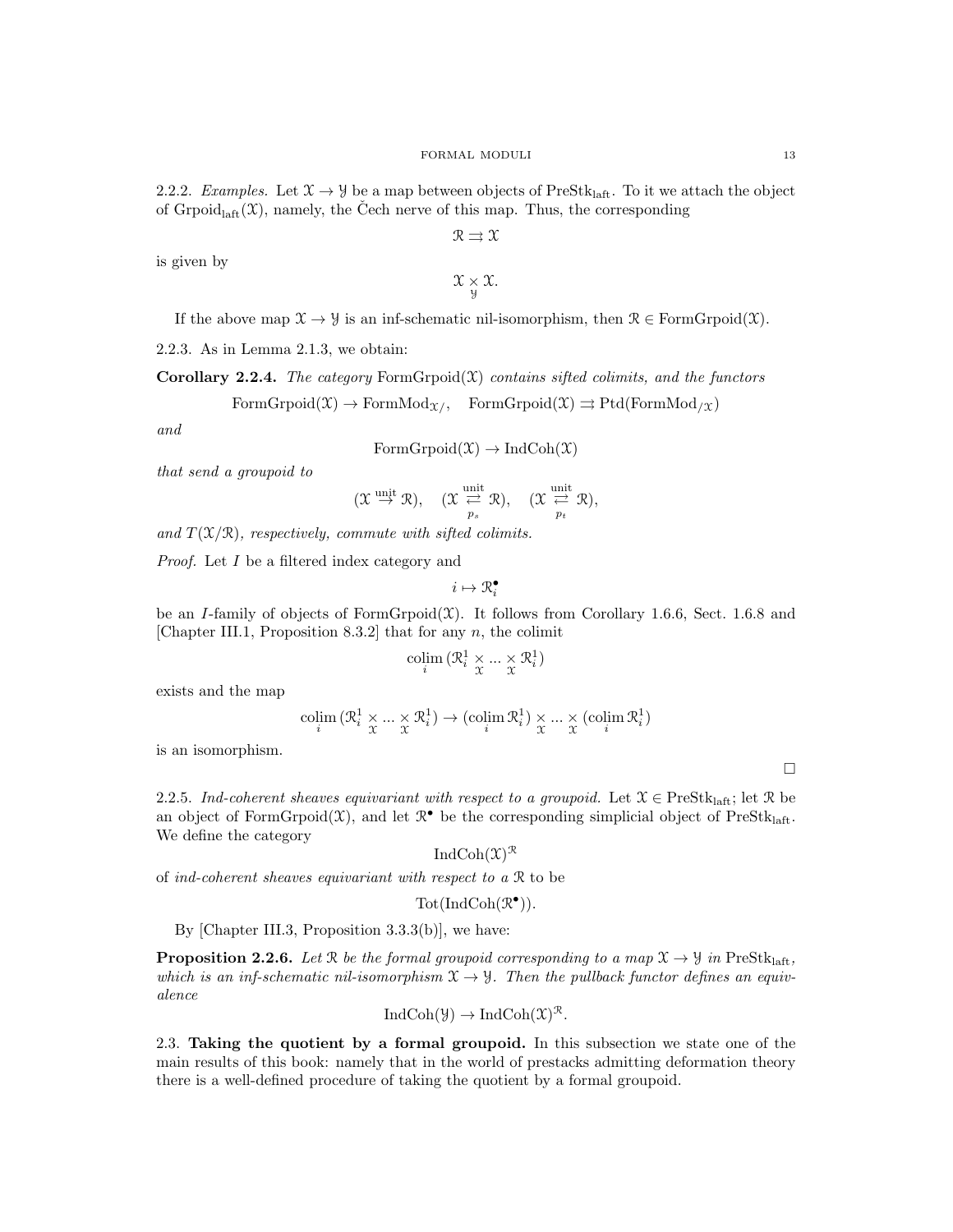2.3.1. Assume that  $\mathcal{X} \in \text{PreStk}_{\text{laff-def}}$ . Recall the category FormMod<sub> $\mathcal{X}$ </sub>, see Sect. 1.3.1. We have a naturally defined functor

(2.4) FormMod<sub>$$
\mathcal{X}
$$</sub>  $\rightarrow$  FormGr<sub>poid</sub>( $\mathcal{X}$ ),

namely,  $\mathcal{Y} \mapsto \mathcal{X} \underset{\mathcal{Y}}{\times} \mathcal{X}$ , see Sect. 2.2.2.

The main result of this section is the following:

**Theorem 2.3.2.** The functor  $(2.4)$  is an equivalence.

2.3.3. An example. Let  $\mathfrak{X} \to \mathfrak{Y}$  be a map in PreStk<sub>laft-def</sub>. Consider the formal completion  $\mathfrak{Y}_{\mathfrak{X}}^{\wedge}$ of  $\mathcal{Y}$  along  $\mathcal{X}$ , i.e.,

$$
\mathcal{Y}_{\mathfrak{X}}^{\wedge} := \mathfrak{X}_{\mathrm{dR}} \underset{\mathcal{Y}_{\mathrm{dR}}}{\times} \mathcal{Y}.
$$

Then the map  $\mathfrak{X} \to \mathcal{Y}^{\wedge}_{\mathfrak{X}}$  defines an object of Form $\text{Mod}_{\mathfrak{X}/\mathfrak{X}}$ .

Consider the groupoid

$$
\mathfrak{X}\underset{\mathcal{Y}}{\times}\mathfrak{X},
$$

(see Sect. 2.2.2) and its formal completion along the diagonal map,

$$
(\mathfrak{X}\underset{\mathcal{Y}}{\times}\mathfrak{X})^{\wedge}.
$$

It is easy to see that

$$
(\mathfrak{X}\underset{\mathcal{Y}}{\times}\mathfrak{X})^{\wedge}\simeq \mathfrak{X}\underset{\mathcal{Y}_{\mathcal{X}}^{\wedge}}{\times}\mathfrak{X},
$$

where the latter is an object of  $FormGroup(\mathfrak{X})$  by Sect. 2.2.2.

Thus, the formal completion  $\mathcal{Y}_{\mathcal{X}}^{\wedge}$  can be recovered from  $(\mathcal{X} \times \mathcal{X})^{\wedge}$  by taking the functor inverse to that in Theorem 2.3.2.

2.3.4. Note that Theorem 2.3.2 implies Theorem 1.6.4:

*Proof.* To prove Theorem 1.6.4 we can assume that  $\mathcal{X} \in \text{Sch}_{\text{aft}}^{\text{aff}}$ . In particular, we can assume that  $\mathcal{X} \in \text{PreStk}_{\text{half-def}}$ . Then the required assertion follows from Theorem 2.3.2 by noting that

$$
\mathrm{Grp}(\mathrm{FormMod}_{\mathfrak{X}})=\mathrm{FormGrpoid}(\mathfrak{X})_{/\operatorname{diag}_{\mathfrak{X}}},
$$

and

 $Ptd(FormMod_{/X}) = (FormMod_{X/})_{/X}.$ 

 $\Box$ 

2.3.5. As another formal consequence of Theorem 2.3.2, combined with Corollary 2.2.4, we obtain:

**Corollary 2.3.6.** The category FormMod<sub> $X/$ </sub> contains sifted colimits, and the functor

 $\label{eq:formMod} \text{FormMod}_{\mathcal{X}/} \to \text{IndCoh}(\mathfrak{X}), \quad (\mathfrak{X} \to \mathcal{Y}) \mapsto T(\mathfrak{X}/\mathcal{Y})$ 

commutes with sifted colimits.

We emphasize again that the forgetful functor

 $FormMod_{\mathfrak{X}} \rightarrow (PreStk<sub>laff</sub>)_{\mathfrak{X}}$ 

does not commute with sifted colimits.

However, from [Chapter III.1, Corollary 7.2.8], we obtain: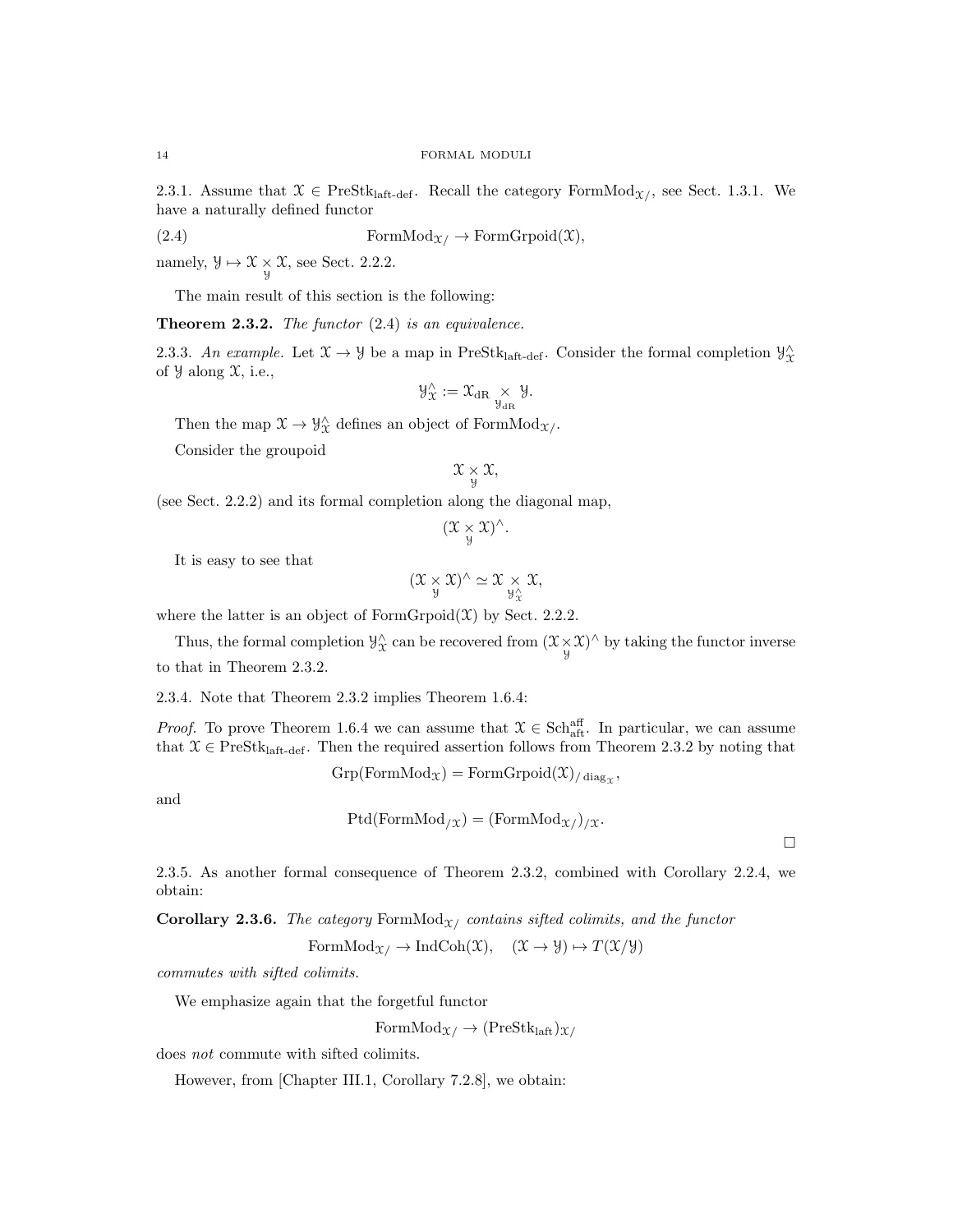# Corollary 2.3.7. The forgetful functor

 $FormMod_{\mathfrak{X}} \rightarrow (PreStk<sub>laff</sub>)_{\mathfrak{X}}$ 

commutes with filtered colimits.

2.4. Constructing the classifying space of a groupoid. In this subsection we will begin the proof of Theorem 2.3.2. In fact, we will explicitly construct the inverse functor.

2.4.1. For  $\mathcal{R} \in \text{FormG}{\text{rpoid}}(\mathcal{X})$  we define an object  $B_{\mathcal{X}}(\mathcal{R}) \in \text{PreStk}_{\text{la}}$  as follows:

For  $Z \in \text{Sch}_{\text{ft}}^{\text{aff}}$ , we let  $\text{Maps}(Z, B_{\mathfrak{X}}(\mathfrak{X}))$  be the groupoid consisting of the following data:

$$
\{(\widetilde{\mathcal{Z}} \to Z) \in \mathrm{FormMod}_{/Z}, \ \widetilde{\mathcal{Z}} \to \mathcal{X}, \text{ a map of groupoids } \widetilde{\mathcal{Z}} \underset{Z}{\times} \widetilde{\mathcal{Z}} \to \mathcal{R}\},
$$

where we require that the diagram



be Cartesian, where the vertical arrows are either of the projections.

2.4.2. We have a tautological map  $\mathfrak{X} \to B_{\mathfrak{X}}(\mathfrak{X})$  that sends  $Z \to \mathfrak{X}$  to

$$
\widetilde{\mathcal{Z}}:=Z\underset{\mathcal{X}}{\times}\mathcal{R},
$$

where the fiber product  $Z \times \mathcal{R}$  is formed using the map  $p_1 : \mathcal{R} \to \mathcal{X}$ , and the map  $Z \times \mathcal{R} \to \mathcal{X}$ corresponds to  $p_2 : \mathcal{R} \to \mathcal{X}$ .

2.4.3. Let us show that the map  $\mathfrak{X} \to B_{\mathfrak{X}}(\mathfrak{X})$  makes X into an object of FormMod<sub>/Bx(R)</sub>. Indeed, for a given map  $Z \to B_{\mathfrak{X}}(\mathfrak{R})$ , the fiber product

$$
Z \underset{B_{\mathfrak{X}}(\mathfrak{X})}{\times} \mathfrak{X}
$$

identifies with  $\widetilde{z}$ .

The latter observation also implies that

(2.5) 
$$
\mathfrak{X} \underset{B_{\mathfrak{X}}(\mathfrak{X})}{\times} \mathfrak{X} \simeq \mathfrak{R}.
$$

2.4.4. We claim that it suffices to show that the object  $B_{\mathfrak{X}}(\mathfrak{R})$  belongs to PreStklatt-def. Indeed, let us assume this for a moment and conclude the proof of the theorem.

First, (2.5) implies that the construction

$$
(2.6) \t\t \mathcal{R} \mapsto B_{\mathfrak{X}}(\mathfrak{X})
$$

is the right inverse to the functor (2.4).

For  $\mathcal{Y} \in \text{FormMod}_{\mathcal{X}}$  we have a tautological map

(2.7) 
$$
\mathcal{Y} \mapsto B_{\mathcal{X}}(\mathcal{X} \underset{\mathcal{Y}}{\times} \mathcal{X}),
$$

which becomes an isomorphism after applying the functor  $(2.4)$ . Hence, by [Chapter III.1, Proposition 8.3.2], the map (2.7) is an isomorphism. Hence, the construction (2.6) is also the left inverse of the functor (2.4).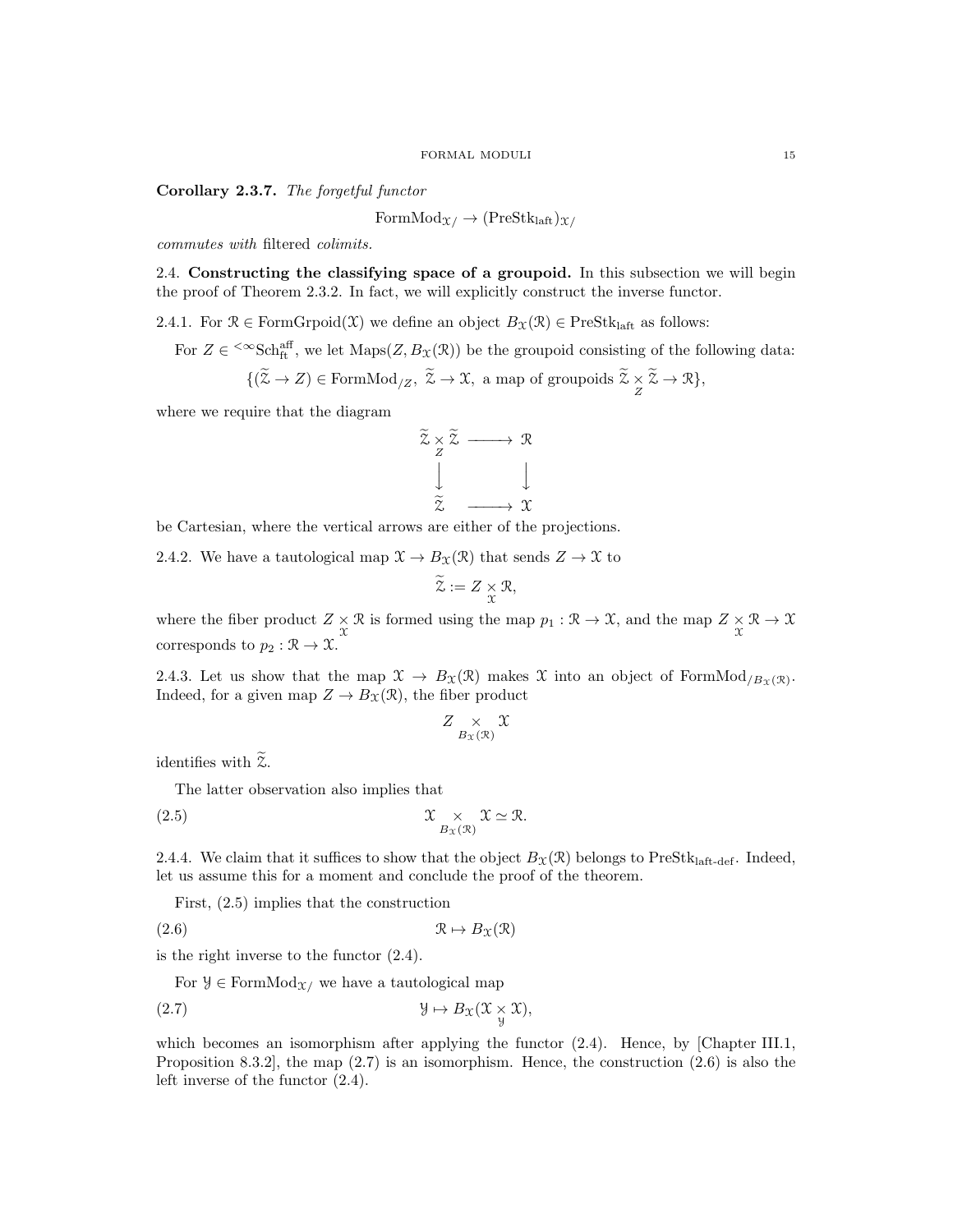We will now show that the functor  $(2.4)$  is conservative, thereby finishing the proof of Theorem 2.3.2. (The caveat here is that it is not clear a priori that the construction (2.6) is a functor<sup>2</sup>.)

2.4.5. Given  $\mathcal{Y}_1, \mathcal{Y}_2 \in \text{FormMod}_{\mathcal{X}}$ , we will explicitly construct an inverse to the map

(2.8) 
$$
\text{Maps}_{\text{FormMod}_{\mathcal{X}}}(\mathcal{Y}_1, \mathcal{Y}_2) \to \text{Maps}_{\text{FormG}{\text{rpoid}(\mathcal{X})}}(\mathcal{R}_1, \mathcal{R}_2),
$$

where  $\mathcal{R}_i = \mathcal{X} \times \mathcal{X}$ . Note that we already know that  $\mathcal{Y}_i \simeq B_{\mathcal{X}}(\mathcal{R}_i)$ .

First, it follows from the construction (2.6) that for  $\mathcal{Z} \in \text{PreStk}_{\text{laff-def}}$ , the groupoid of maps  $\mathcal{Z} \to B_{\mathcal{X}}(\mathcal{R})$  admits the same description as in Sect. 2.4.1 with Z replaced by  $\mathcal{Z}$ .

Thus, given a point in  $\text{Maps}_{\text{FormGropoid}(\mathfrak{X})}(\mathfrak{X}_1, \mathfrak{X}_2)$ , we need to produce an object  $B_{\mathfrak{X}}(\mathfrak{X}_1) \in$ FormGrpoid<sub>/Bx(R<sub>1</sub>)</sub>, a map  $B_{\mathfrak{X}}(\mathcal{R}_1) \to \mathfrak{X}$  and a map of groupoids

$$
\widetilde{B}_{\mathfrak{X}}(\mathcal{R}_1) \underset{B_{\mathfrak{X}}(\mathcal{R}_1)}{\times} \widetilde{B}_{\mathfrak{X}}(\mathcal{R}_1) \to \mathcal{R}_2,
$$

making the corresponding diagrams Cartesian.

Note, however, that  $\mathcal{R}_1 \times \mathcal{R}_2$  can be viewed as a groupoid acting on  $\mathcal{R}_2$ . We set

$$
\widetilde{B}_{\mathfrak{X}}(\mathfrak{R}_1):=B_{\mathfrak{R}_2}(\mathfrak{R}_1\times_{\mathfrak{X}} \mathfrak{R}_2).
$$

It is easy to check that  $\widetilde{B}_{\mathfrak{X}}(\mathcal{R}_1)$  has all the required pieces of structure. Moreover, it follows from the construction that the resulting map

$$
\mathrm{Maps}_{\mathrm{FormGroid}(\mathfrak{X})}(\mathfrak{R}_1, \mathfrak{R}_2) \to \mathrm{Maps}_{\mathrm{FormMod}_{\mathfrak{X}}}(y_1, y_2)
$$

is indeed the inverse of (2.8).

2.5. Verification of deformation theory. In this subsection we will prove that the object  $B_{\mathfrak{X}}(\mathfrak{R}) \in \text{PreStk}_{\text{laff}}$  constructed in Sect. 2.4.1, admits deformation theory.

2.5.1. Let Z be an object of  $Z \in \text{~&Sch}_{ft}^{aff}$ , equipped with a map to  $B_{\mathfrak{X}}(\mathfrak{X})$ . We will now construct a certain object of  $Pro(QCoh(Z)^-)_{\text{laff}}$ , which we will later identify with the procotangent space to  $B_{\mathfrak{X}}(\mathfrak{R})$  at our given point  $Z \to B_{\mathfrak{X}}(\mathfrak{R})$ .

Consider the Čech nerve  $\tilde{\mathbb{Z}}^{\bullet}$  of the corresponding map  $\tilde{\mathbb{Z}} \to \mathbb{Z}$ , and consider the resulting map of simplicial prestacks

$$
\widetilde{\mathcal{Z}}^{\bullet} \to \mathcal{R}^{\bullet}.
$$

Let

$$
T^*(\widetilde{\mathcal{Z}}^\bullet/\mathcal{R}^\bullet)\in\mathrm{Tot}\left(\mathrm{Pro}(\mathrm{QCoh}(\widetilde{\mathcal{Z}}^\bullet)^-)^{\mathrm{fake}}_\mathrm{laft}\right)
$$

be the corresponding relative pro-cotangent complex (see [Chapter III.1, Sect. 4.3.1]), which receives a canonically defined map from the pullback of  $T^*(Z)$ .

By nil-descent for  $\text{Pro}(\text{QCoh}(-))$  hate with respect to  $\tilde{Z} \to Z$  (see [Chapter III.3, Corollary 3.3.5]), we obtain that  $T^*(\tilde{\mathcal{Z}}^{\bullet}/\mathbb{R}^{\bullet})$  gives rise to a canonically defined object, denoted,

$$
T^*(Z/B_{\mathfrak{X}}(\mathfrak{R})) \in \mathrm{Pro}({\rm QCoh}(Z)^-)_{\mathrm{laft}},
$$

which receives a map from  $T^*(Z)$ . Set

$$
T^*(B_{\mathfrak{X}}(\mathfrak{R}))|_Z := \mathrm{Fib}\left(T^*(Z) \to 'T^*(Z/B_{\mathfrak{X}}(\mathfrak{R}))\right).
$$

<sup>2</sup>We are grateful to Y. Zhao for pointing this out to us.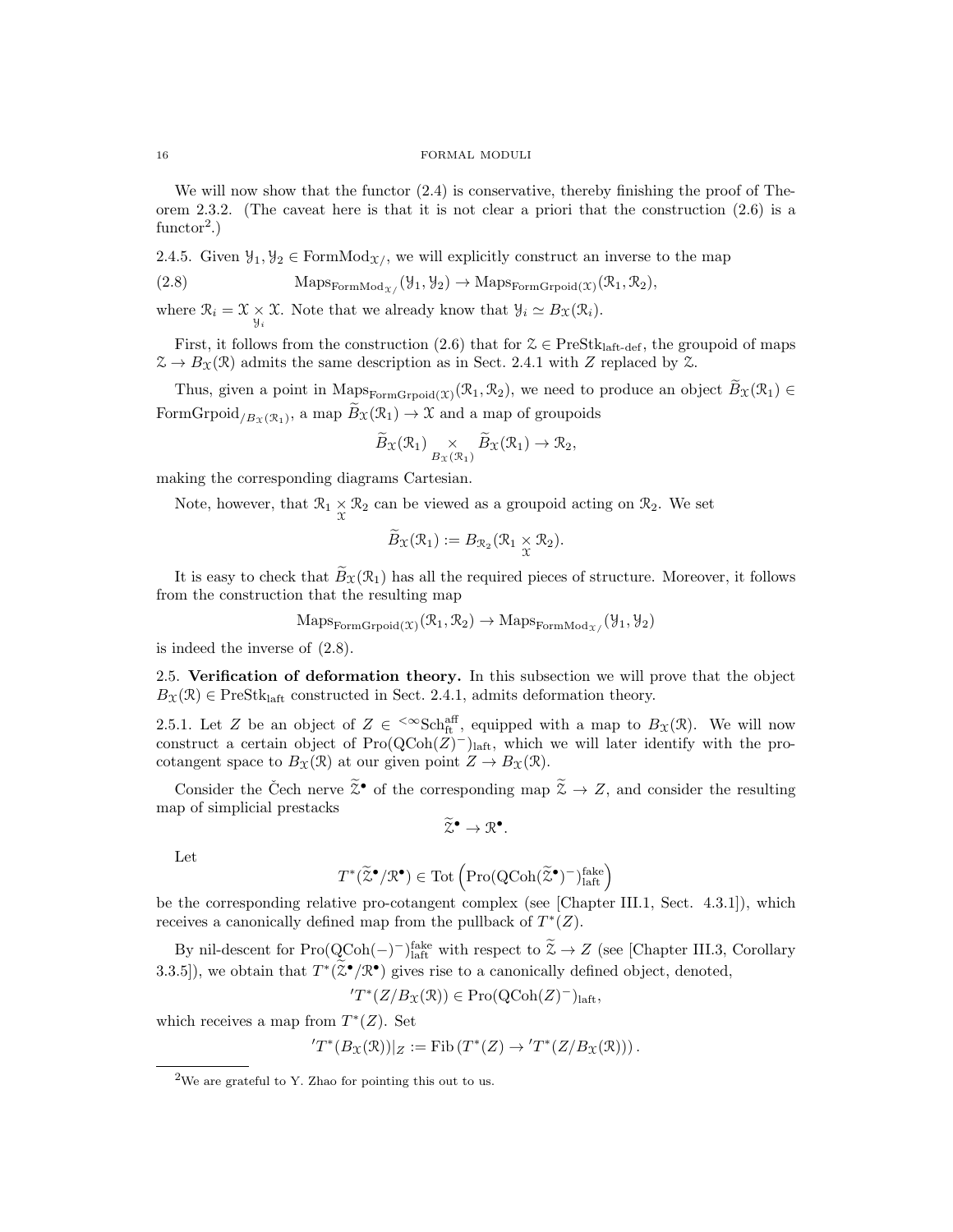We will show that the above object

$$
T^*(B_{\mathfrak{X}}(\mathcal{R}))|_Z \in \mathrm{Pro}(\mathrm{QCoh}(Z)^-)_{\mathrm{laft}},
$$

identifies with the pro-cotangent space of  $B_{\mathfrak{X}}(\mathfrak{R})$  at the above point  $Z \to B_{\mathfrak{X}}(\mathfrak{R})$ .

2.5.2. We need to show that, given a square-zero extension  $Z \hookrightarrow Z'$ , corresponding to

$$
\gamma: T^*(Z) \to \mathcal{I}[1], \quad \mathcal{I} \in \mathrm{Coh}(Z)^{\leq 0},
$$

the groupoid of extensions of the initial map  $Z \to B_{\mathfrak{X}}(\mathfrak{X})$  to a map  $Z' \to B_{\mathfrak{X}}(\mathfrak{X})$ , identifies canonically with groupoid of factorizations of  $\gamma$  as

$$
T^*(Z) \to 'T^*(Z/B_{\mathfrak{X}}(\mathfrak{R}))|_Z \to \mathfrak{I}[1].
$$

This will show that  $B_\mathfrak{X}(\mathfrak{X})$  admits pro-cotangent spaces that are indeed identified with ones constructed in Sect. 2.5.1, and that  $B_{\mathfrak{X}}(\mathfrak{R})$  is infinitesimally cohesive. The fact that  $B_{\mathfrak{X}}(\mathfrak{R})$ admits a pro-cotangent complex (i.e., that the formation of pro-cotangent spaces is compatible with pullback) will follow from the construction in Sect. 2.5.1.

2.5.3. For  $Z \hookrightarrow Z'$  as above, by [Chapter III.1, Proposition 10.3.5], the datum of a prestack  $\mathcal{Z}' \to \mathcal{Z}'$ , equipped with a Cartesian diagram

$$
\begin{array}{ccc}\n\widetilde{z} & \longrightarrow & \widetilde{z}' \\
\downarrow & & \downarrow \\
Z & \longrightarrow & Z'\n\end{array}
$$

is equivalent to that of a map  $T^*(\tilde{\mathfrak{X}}) \to \mathfrak{I}_{\tilde{\mathfrak{X}}}[1]$  (in the category  $\text{Pro}(\text{QCoh}(\tilde{\mathfrak{X}})^-)_{\text{laff}}^{\text{fake}}$ ), and a homotopy between the composition

$$
T^*(Z)|_{\widetilde{\mathcal{Z}}}\to T^*(\widetilde{\mathcal{Z}})\to \mathfrak{I}|_{\widetilde{\mathcal{Z}}}[1]
$$

and  $\gamma|_{\tilde{z}}$ . Moreover, by [Chapter III.1, Proposition 10.4.2], such  $\mathcal{Z}'$  is automatically an infscheme.

The same discussion applies to each term of the Čech nerve  $\tilde{z}^{\bullet}$ .

Furthermore, by [Chapter III.1, Proposition 10.2.6] the datum of a compatible system of maps from the Čech nerve  $\tilde{\chi}^{\bullet}$  to  $\mathbb{R}^{\bullet}$ , extending the initial system  $\tilde{\chi}^{\bullet} \to \mathbb{R}^{\bullet}$ , is equivalent to a compatible system of factorizations of the resulting maps

$$
T^*(\widetilde{\mathfrak{Z}}^{\bullet}) \to \mathfrak{I}|_{\widetilde{\mathfrak{Z}}^{\bullet}}[1]
$$

as

$$
T^*(\widetilde{\mathbb{Z}}^{\bullet}) \to T^*(\widetilde{\mathbb{Z}}^{\bullet}/\mathbb{R}^{\bullet}) \to \mathbb{I}|_{\widetilde{\mathbb{Z}}^{\bullet}}[1].
$$

2.5.4. Hence, we obtain that the datum of extension of the initial map  $Z \to B_{\mathfrak{X}}(\mathfrak{R})$  to a map  $Z' \to B_X(\mathcal{R})$  is equivalent to that of a compatible family of maps

$$
T^*(\widetilde{\mathbb{Z}}^\bullet/\mathcal{R}^\bullet) \to \mathbb{J}|_{\widetilde{\mathbb{Z}}^\bullet}[1],
$$

and homotopies between

$$
T^*(Z)|_{\widetilde{Z}^{\bullet}} \to T^*(\widetilde{\mathcal{Z}}^{\bullet}/\mathcal{R}^{\bullet}) \to \mathfrak{I}|_{\widetilde{Z}^{\bullet}}[1]
$$

and  $\gamma|_{\widetilde{z}}$ .

By nil-descent for Pro( $\text{QCoh}(-)^{-}\text{{}$ <sup>1</sup> fake with respect to  $\mathcal{Z} \to Z$ , the latter datum is equivalent to that of factorizations of  $\gamma$  as

$$
T^*(Z) \to 'T^*(Z/B_{\mathfrak{X}}(\mathfrak{R}))|_Z \to \mathfrak{I}[1],
$$